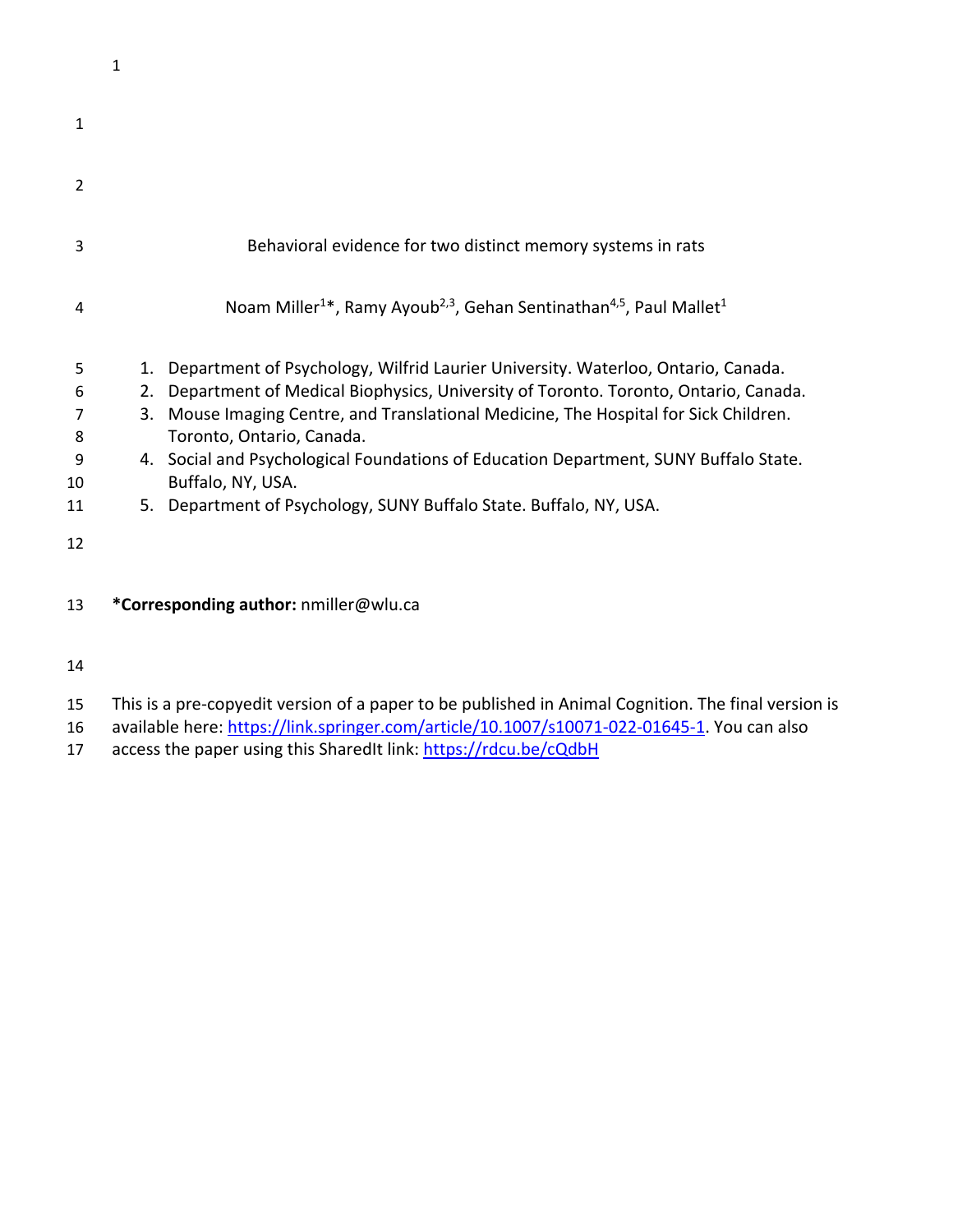**Abstract**

 Serial reaction time tasks, in which subjects have to match a target to a cue, are used to explore whether non-human animals have multiple memory systems. Predictable sub-sequences embedded in the sequence of cues are responded to faster, demonstrating incidental learning, often considered implicit. Here, we used the Serial Implicit Learning Task (SILT) to determine whether rats' memory shows similar effects. In SILT, subjects must nose-poke into a sequence of two lit apertures, S1 and S2. Some S1 are always followed by the same S2, creating predictable sequences (PS). Across groups, we varied the proportion of PS trials, from 10% to 80%, and show that rats with more PS experience do better on them than on unpredictable sequences, and better than rats with less experience. We then introduced test trials in which no S2 was cued. Rats with more PS experience did better on test trials. Finally, we reversed some sequences (from predictable to unpredictable and vice versa) and changed others. We find that rats with more PS experience perseverate on old (now incorrect) responses more than those with less PS experience. Overall, we find a discontinuity in performance as the proportion of PS increases, suggesting a switch in behavioral strategies or memory systems, which we confirm using a Process Dissociation Procedure analysis. Our data suggest that rats have at least two distinct memory systems, one of which appears to be analogous to human implicit memory and is differentially activated by varying the proportion of PS in our task.

 *Keywords*: implicit memory, explicit memory, rat, serial reaction time task, SILT, Process Dissociation Procedure (PDP)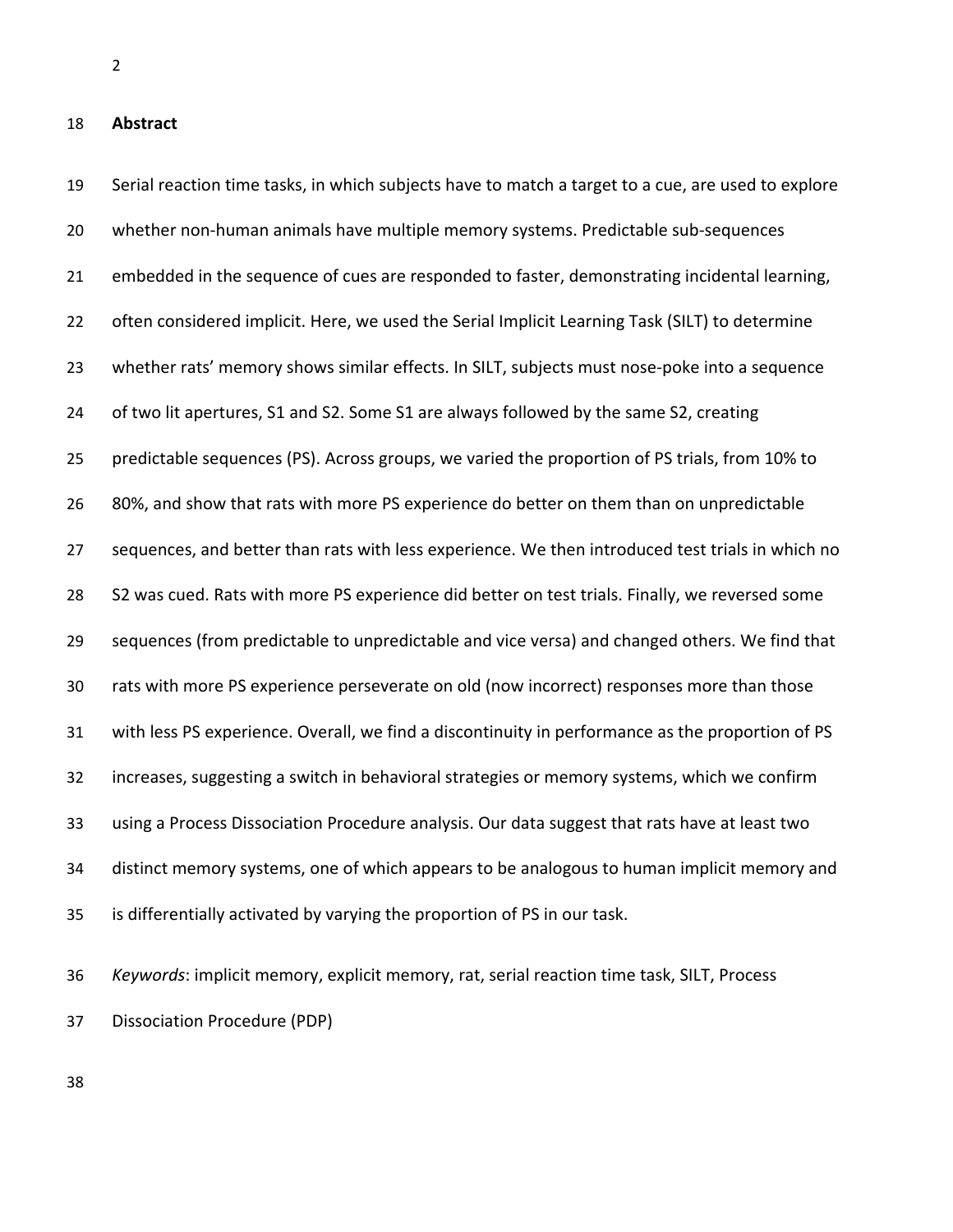## **Introduction**

 Recently, there has been increasing discussion of the multiple systems that subserve memory (Squire, 2007). Though most of this discussion has centered on human memory, there is growing evidence for distinct memory systems in non-human animals as well (Eichenbaum et al., 1994; Tu et al., 2011; Anderson et al., 2014). One of the primary distinctions made by researchers is between declarative (or explicit) and non-declarative (or implicit, or procedural) memory (Roediger et al., 2008). By standard definitions, declarative memory is representational, and is expressed through (conscious, verbal) recollection, while non-47 declarative memory is expressed through performance and reflects how we physically interact with the world (Squire, 2007). The distinction between the two forms of memory thus rests mostly on whether they are accessible (declarative) or not accessible (non-declarative) to conscious recall, making it extremely difficult to demonstrate their existence in non-human animals (Hampton et al., 2020). There have nonetheless been a few attempts to identify animal correlates of the distinction between explicit and implicit memory (e.g., Basile & Hampton, 2011). One method used to distinguish the two processes is the Serial Reaction Time Task (SRTT). In SRTTs, which have been used extensively in the study of both human and non-human memory (Robertson, 2007), subjects are required to respond to seemingly random sequences of stimuli. Unbeknownst to the subjects, some or all of the sequence is fixed and therefore predictable. Both human and non-human subjects become faster at responding to these predictable sub-sequences (e.g.,

Nissen & Bullemer, 1987; Turner et al., 2005; Heimbauer et al., 2012), even when – in humans –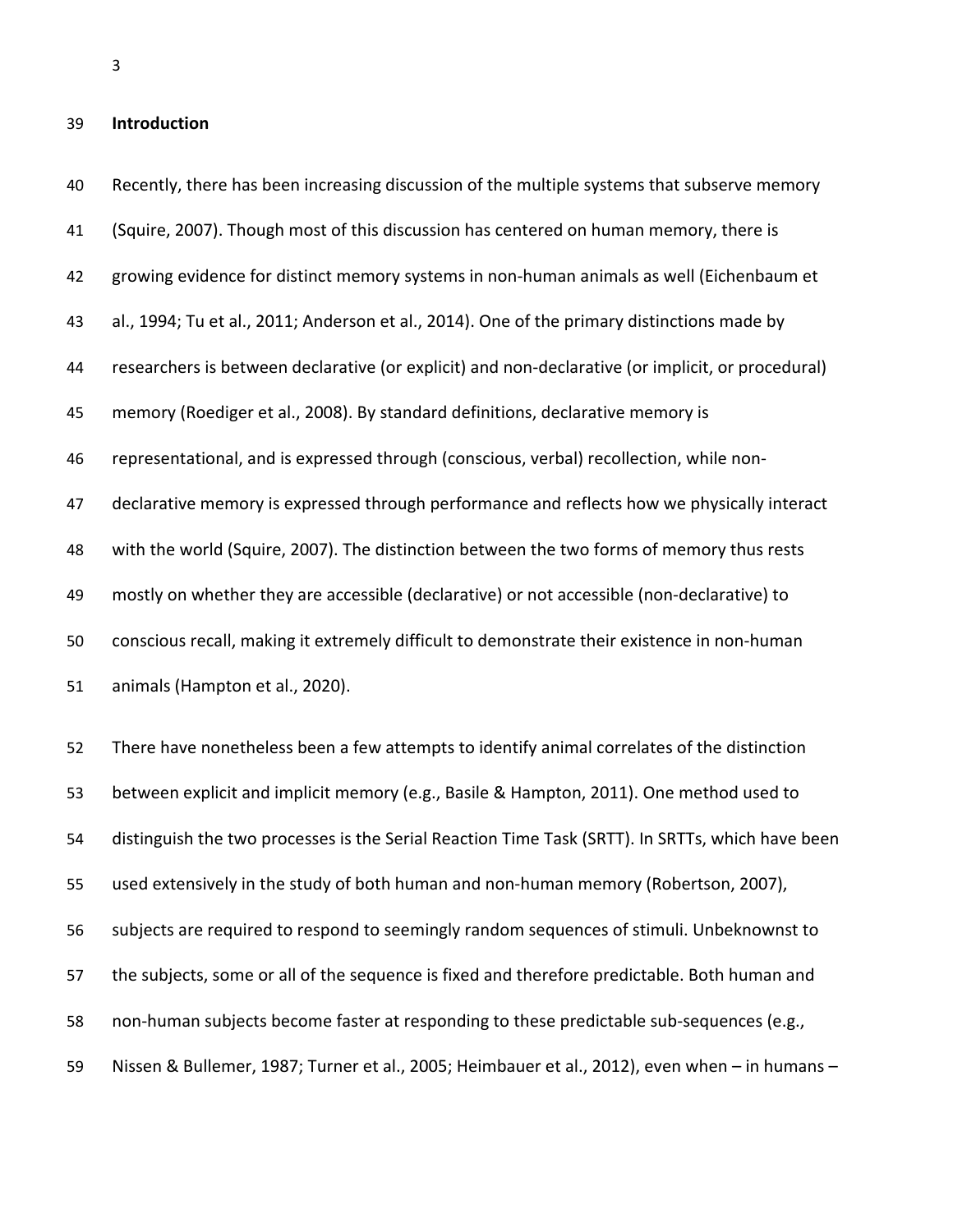they verbally report no knowledge of fixed sequences in the stimulus chain (Nissen & Bullemer, 1987). When switched to truly random sequences, reaction times increase (sometimes referred to as an interference effect; e.g., Christie & Hersch, 2004). These results strongly suggest that subjects implicitly encode the fixed sequences, and can predict an upcoming stimulus, reducing their reaction time.

 A key aspect of SRTTs is that subjects are not required to learn or remember the fixed sequences (Turner et al., 2005): all responses are individually cued, and subjects can solve the task without predicting upcoming stimuli. Learning the sequences in this task, and sometimes all implicit learning, is therefore considered incidental (Seger, 1994; Drucker et al., 2016). Several studies have demonstrated that non-human animals nonetheless learn the sequences in such tasks (Turner et al., 2005; Locurto et al., 2010, 2013), and that the sequences are learned at a motoric level (i.e., abstract stimulus features of the sequence do not seem to drive behavior; Procyk et al., 2000; Turner et al., 2005; Reber, 2013; Drucker et al., 2016). It has been suggested that procedural memory performance is mediated by the striatum, while declarative memory resides in the temporal lobes and diencephalon (e.g., Squire, 2007). However, lesions of the striatum in rats do not cause a specific impairment to implicit learning (though they do cause a general motor impairment; Jay & Dunnett, 2007). Similar non-specific deficits on sequence learning result from reduction of dopamine levels in the striatum (Eckart et al., 2010), lesions of the premotor and supplementary motor areas (Brooks & Dunnett, 2009), lesions of the hippocampus or caudate (Christie & Dalrymple-Alford, 2004), and – in pigeons – deactivation of the nidopallium (Helduser & Güntürkün, 2012). As far as we are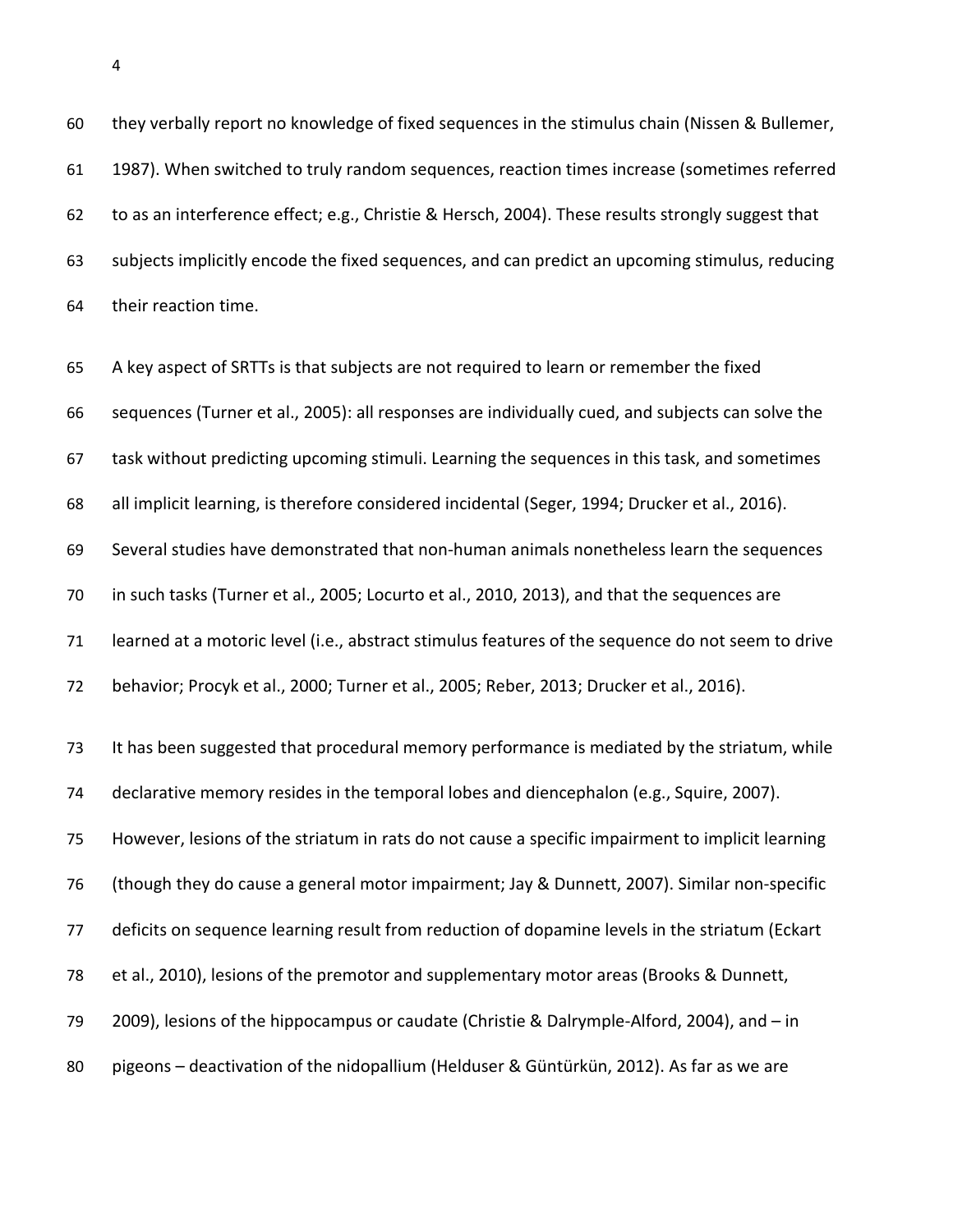81 aware, no-one has successfully induced specific deficits in implicit learning by lesioning any region of a non-human brain. Lesions of the perirhinal cortex in monkeys do appear to cause deficits in trial-specific (possibly explicit) memory while sparing habitual responses, which may be implicit (Tu et al., 2011).

 The Serial Implicit Learning Task (SILT; Jay & Dunnett, 2007) is a simplified SRTT which has primarily been used with rats and mice (Jay & Dunnett, 2007; Brooks et al., 2007, 2012; Brooks & Dunnett, 2009; Trueman et al., 2005, 2007, 2008). The task consists of requiring subjects to respond, by nose-poking into illuminated apertures, to pairs of stimuli presented sequentially. 89 On some trials, the sequence of apertures is random; on others, it is predictable (Jay & Dunnett, 2007). The experiment is usually carried out in a 5-aperture chamber, in which the apertures are labeled A-E. On some trials, the first aperture illuminated (e.g., A) could be followed by any of the remaining four apertures; on other trials, the first stimulus (e.g., B) will always be followed by a specific second stimulus (e.g., D). In many implementations of this task, including ours, two of the initial stimuli (B and E) have predictable consequents (D and C, respectively), while the remaining three initial stimuli (A, C, and D) can be followed by any one of the four remaining apertures. The selection of the first stimulus is often uniform, so that predictable sequences make up 40% of all trials (Jay & Dunnett, 2007).

 The predictability of some sequences in the SILT is assumed to be learned implicitly, by analogy with human SRTT data. If this is true, it suggests that subjects should, under the right circumstances, be capable of other forms of learning, which we might label explicit, again by analogy with human memory. As noted above, the problem with attempting to identify this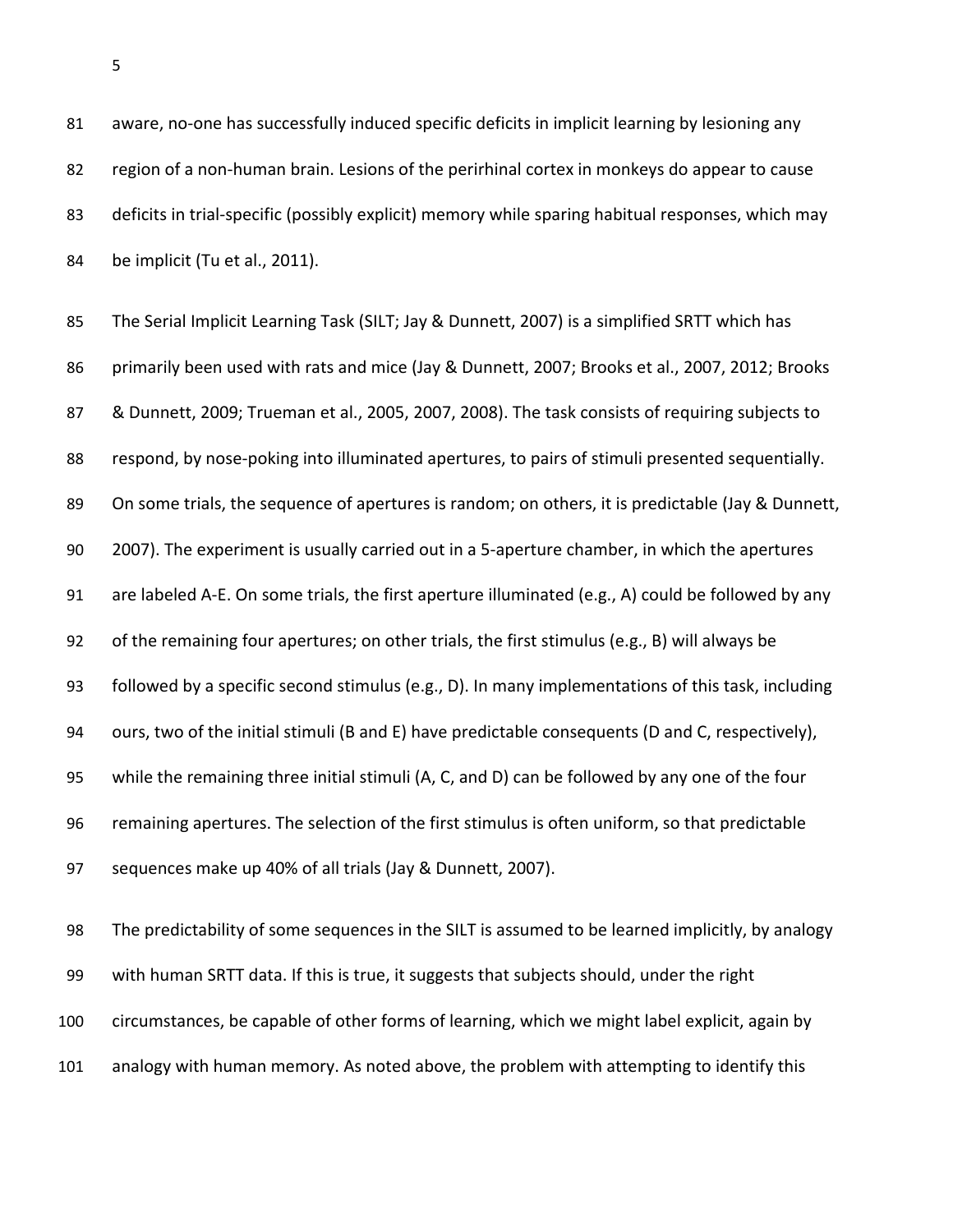distinction in non-human animals is that our only access to their internal states is via their interactions with the world, i.e., their behaviors. Non-verbal animals, including young human children, do not report on their conscious recollections (but see Anderson et al., 2014; Hampton et al., 2020). We avoid the charged issue of whether or not non-human animals are conscious and merely note that it is at least conceivable that they might have multiple memory systems without being conscious.

 Here, we attempted to use the SILT to explore whether rats can be said to have two different memory systems, and in what ways these memory systems appear to be functionally homologous to the declarative and non-declarative systems of human memory. We did this by varying parameters of our task, such that it engaged the different memory systems to varying degrees. First, we replicated Jay and Dunnett's (2007) experiment but varied the proportion of trials that were predictable. We assumed that if rats have two memory systems, one of which is engaged only by frequently recurring patterns, then changing the proportion of predictable trials might identify the threshold beyond which this system is active. Next, we introduced uncued test trials, on which the first aperture to be responded to (S1) was one of those with predictable consequents during training, but a second lit aperture (S2) was not provided. We assumed that rats with explicit memories of the predictable sequence, or who had more experience of predictable trials, would be better at generating the second half of the sequence without cueing, similarly to recall or priming tests in humans. Finally, we reversed some of the contingencies, making one formerly predictable S1 unpredictable, one formerly unpredictable S1 predictable, and changing the sequence of the other predictable S1. We predicted that changing an acquired response would be easier if the behavior were driven by explicit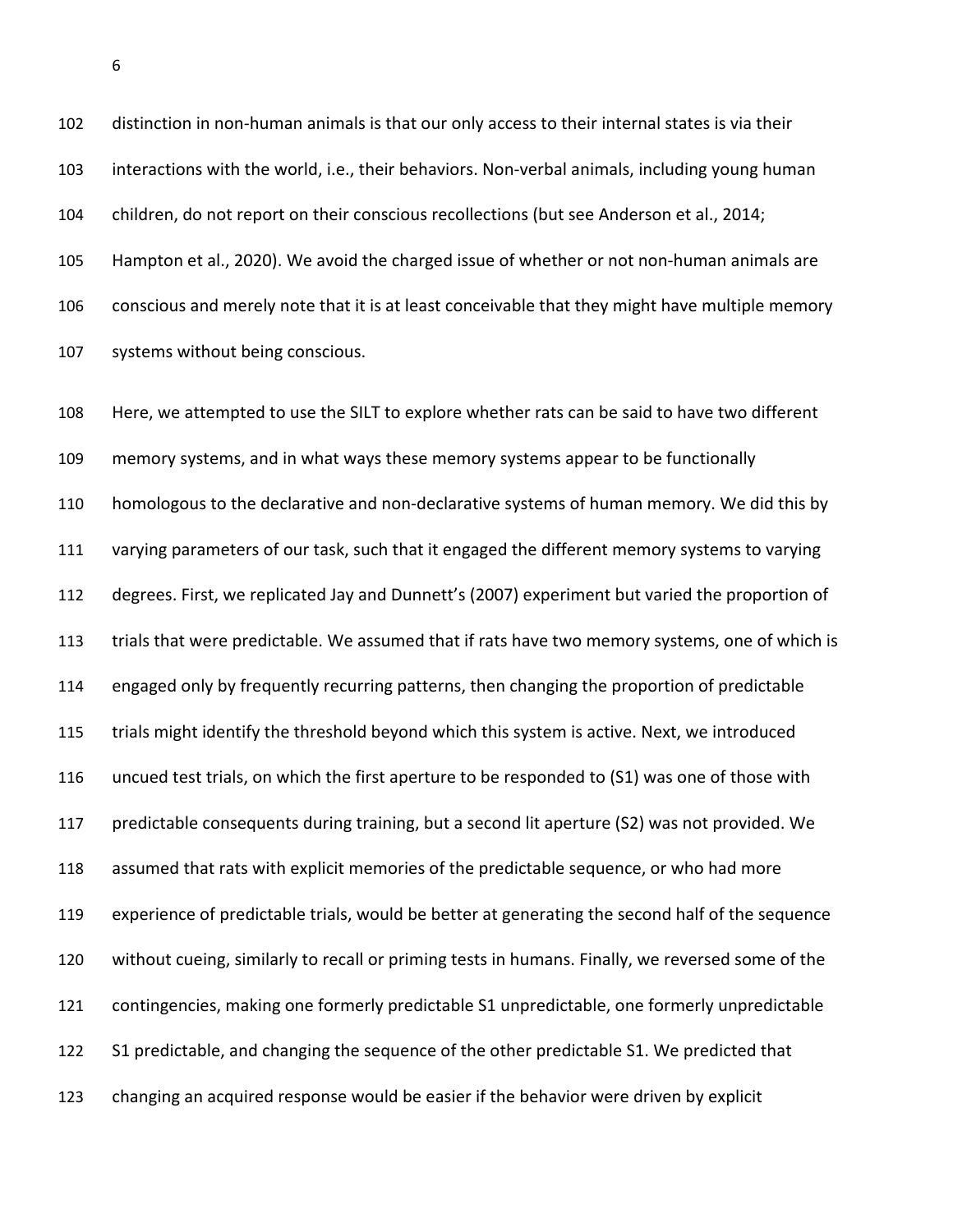processes than if it was under the control of a procedural mechanism. We then subjected all our results to an analysis designed to tease apart the influence of each memory system on behavior.

 Jacoby (1991) has argued that the interpretation of tests of implicit and explicit memory is complicated by the fact that our behavioral tests are unlikely to be "process pure". In other words, most tests of memory likely engage both memory systems to some degree, so that accuracy on these tests cannot be taken as an unbiased measure of the functioning of a specific memory system. Jacoby (1991) has suggested a Process Dissociation Procedure (PDP) to overcome this difficulty, which has recently been used to explore multiple memory systems operating in non-human animals (Hampton et al., 2020). Under the assumption that both processes contribute to most memory tests, the procedure identifies one test in which greater involvement of both processes should improve results (a facilitation test), and one test in which the two processes should motivate opposing responses (a conflict test). For example, our uncued test trials could be considered facilitation tests, since we should expect improvements in rats' ability to generate the correct response with increasing explicit *or* implicit memory for the sequence. On the other hand, our reversal trials are an example of a conflict test, since explicitly encoding the new rule should lead to improved performance, whereas procedural memory for the old sequence (which is presumably harder or slower to reverse) should lead to errors. PDP allows performance on both types of tests to be combined to estimate the contribution of each process to performance on the task (see Methods). We applied this procedure to our data in an attempt to estimate whether changing the proportion of predictable sequence trials engaged different memory systems across our groups.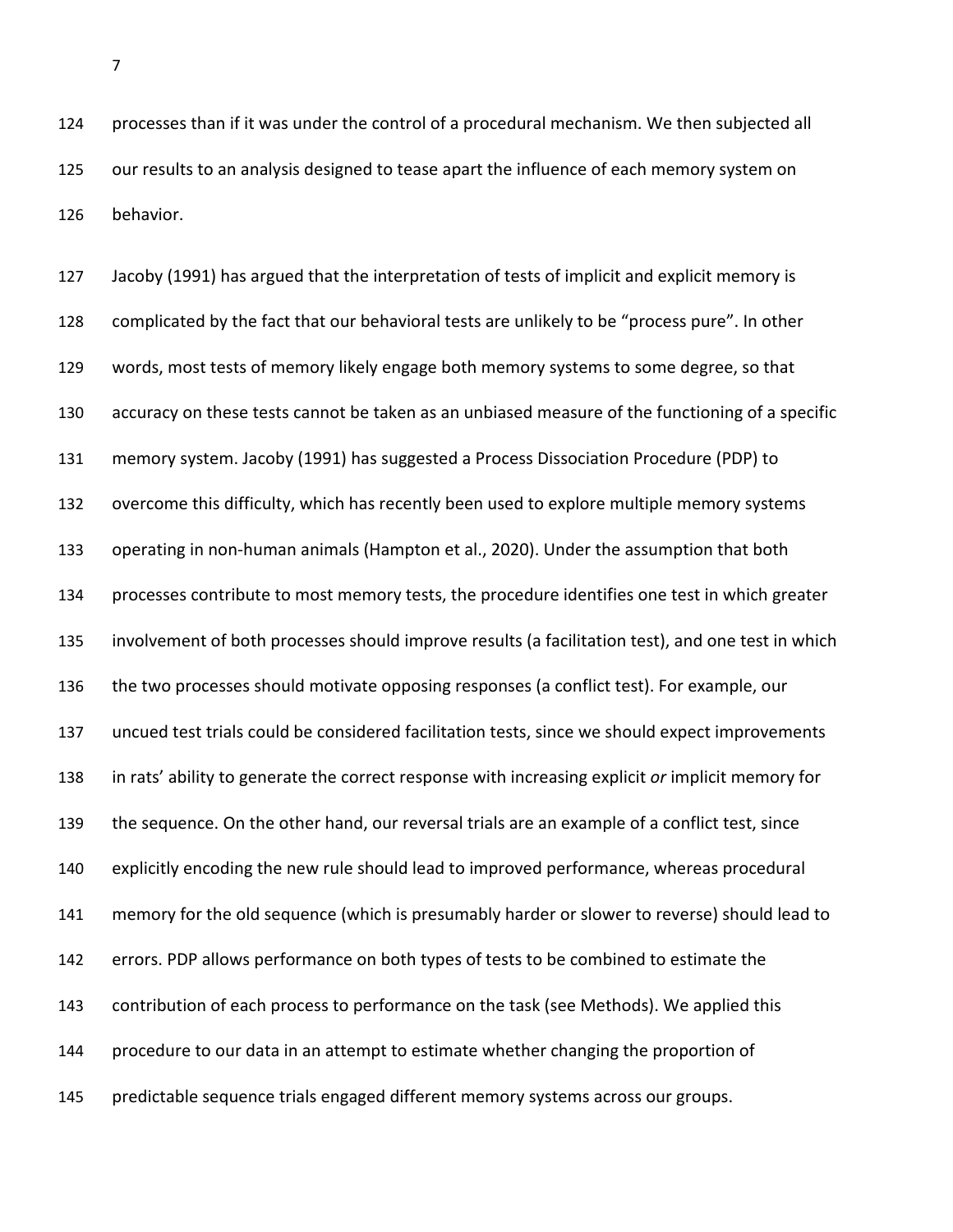## **Methods**

 *Subjects*: Subjects were 45 male Sprague-Dawley rats (Crl:CD (SD); Charles River Laboratories Inc., St. Constant, QC, Canada), approximately 60 days old at the start of the experiment. A further 4 rats failed to acquire the task and were excluded from all analyses. Subjects were pair- housed upon arrival in the lab and, a week later, were transferred to individual cages. Rats were handled for at least 10 days prior to the start of the experiment. The colony room was maintained at 21-22 °C on a 12-h reversed light-dark cycle (lights off at 7:00 a.m.). During the experiment, animals were fed a restricted diet to maintain their body weights at 90% of their free-feeding levels, and given water *ad libitum*. The procedures used followed the Canadian Council on Animal Care guidelines and were approved by the Wilfrid Laurier University Animal Care Committee (AUP R16006).

 *Apparatus*: Animals were trained and tested in modular operant chambers (ENV-008, Med Associates, St. Albans, VT). Each chamber was constructed of aluminium and was placed inside a fan-ventilated sound-attenuating cubicle. Chambers were 29.5 x 25 x 18.7 cm, and had a stainless steel-rod floor. The back wall of each chamber was curved and contained five 2 x 2 cm apertures (5 unit curved nose poke wall, ENV-115A-07, Med Associates, St. Albans, VT), spaced equidistant from each other and the side walls, 2 cm above the chamber floor. We refer to these apertures by the letters A to E. Each aperture was equipped with an LED and a photocell sensor to detect nose-pokes. The opposite wall of the chamber contained a food magazine through which 45 mg grain-based food pellets (FO165, Bio-Serv) could be delivered, and which also contained an LED. A house-light was mounted above the food magazine.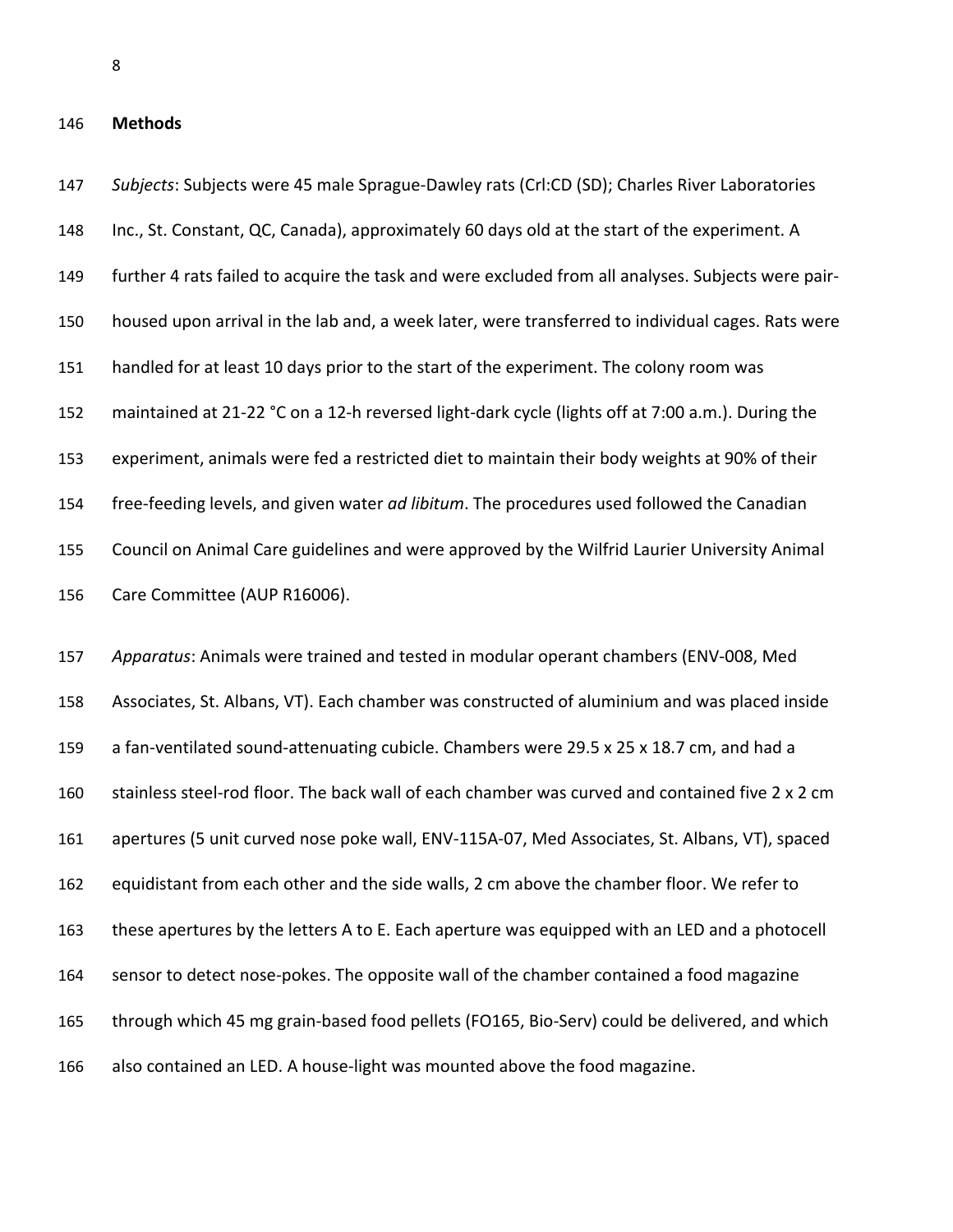| 167 | Procedure: Our experimental procedures closely followed the SILT as described by Jay and          |
|-----|---------------------------------------------------------------------------------------------------|
| 168 | Dunnett (2007). The task requires subjects to nose-poke into two apertures, denoted S1 and S2,    |
| 169 | that are illuminated in order, following which they receive a food pellet reward. When S1 was     |
| 170 | aperture A, C, or D, the choice of S2 was selected at random with an equal probability of         |
| 171 | occurring at any of the remaining 4 locations. We refer to these as unpredictable sequence (US)   |
| 172 | trials. When S1 was aperture B, S2 was always aperture D, and when S1 was E, S2 was always        |
| 173 | aperture C. We refer to these as predictable sequence (PS) trials. The two predictable            |
| 174 | sequences were both "2-hops" away, i.e., in both cases S2 was two apertures away from S1.         |
| 175 | Rats were divided into five groups that varied in the proportion of their PS trials. We label     |
| 176 | groups by this percentage: 10% (n = 9 rats), 20% (n = 8), 40% (n = 10), 60% (n = 8), and 80% (n = |
| 177 | 10). Group 40% constitutes a direct replication of Jay and Dunnett's (2007) experiment. Rats      |
| 178 | completed one session per day, 7 days a week, for the duration of the experiment. All sessions    |
| 179 | were conducted between 9:00 a.m. and 2:00 p.m. (i.e., during the rats' dark phase). Rats          |
| 180 | progressed through the following seven phases of the experiment. In all phases, rats were first   |
| 181 | placed into the chamber with the house light on. The start of the session was signalled by a 5    |
| 182 | sec interval with all the lights off. Phases 1-4 were identical for all groups.                   |
| 183 | 1. Pre-exposure: subjects were given a small dish in their home cages containing                  |
| 184 | approximately 100 pellets each day until they consumed all the pellets for 2 days in              |

a row. All rats completed this phase in 2 days.

 2. **Habituation:** subjects were placed into the testing chamber. 2 pellets were placed into each of the five nose-poke apertures and 10 pellets were placed into the food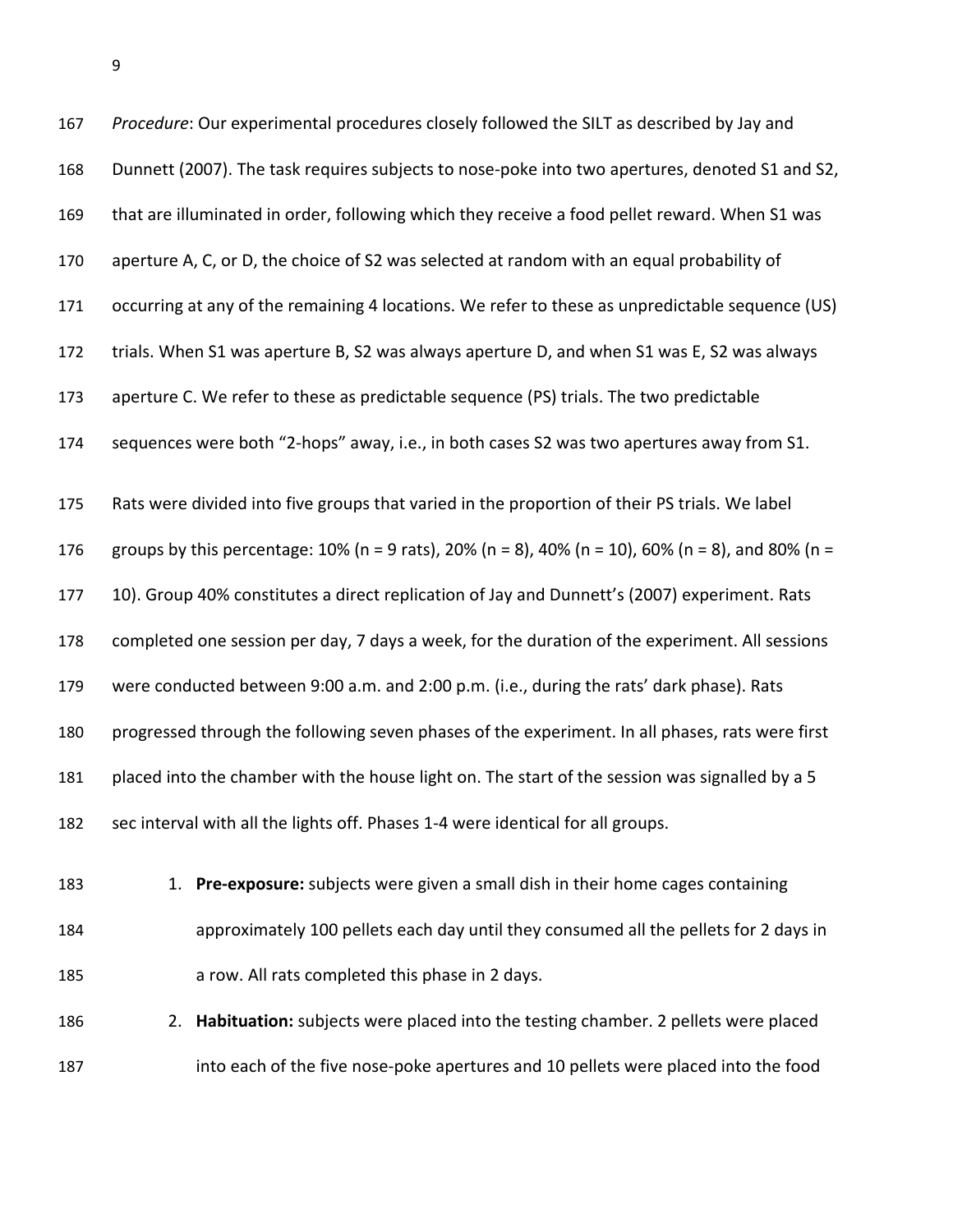cup. Sessions lasted for 20 min, during which all the aperture lights were 189 illuminated. This was repeated until the rats consumed all the pellets. Rats spent 1 190 to 2 days (mean  $1.2 \pm 0.41$  SD) in this phase.

- 3. **Response shaping**: on the first day of this phase, subjects received non-contingent pellets at the food magazine every minute, as well as any time they nose-poked into any aperture. Sessions lasted for 30 min or until rats had consumed 50 pellets, whichever occurred first. On the following day, the same procedure was followed but without the non-contingent pellets. Rats continued on these two session types until they were reliably consuming 50 pellets in under 30 min. At this point, the criterion was increased to a maximum of 40 minutes or 100 pellets. Rats spent 3 to 7 198 days (mean  $4.35 \pm 0.88$  SD) in this phase.
- 4. **Nose-poke training**: subjects received a pellet for nose-poking into one randomly selected aperture that was illuminated. Nose-pokes into non-illuminated apertures were not rewarded and were ignored. Sessions lasted for 40 min or until rats collected 100 pellets, whichever occurred first. Subjects continued this phase until they collected 100 pellets in under 40 min. Following this, the procedure was altered so that nose-pokes into non-illuminated apertures resulted in a 5 sec time-out (all lights off, no rewards available). Rats continued this phase until they collected 100 206 pellets in under 40 min. Rats spent 1 to 2 days (mean  $1.7 \pm 0.47$  SD) in this phase. 5. **SILT**: in this phase, the start of each trial was signalled by switching on the stimulus light S1 in one of the apertures (A to E), selected in a pseudo-random sequence (see below). S1 remained illuminated until a nose poke was detected in the lit aperture,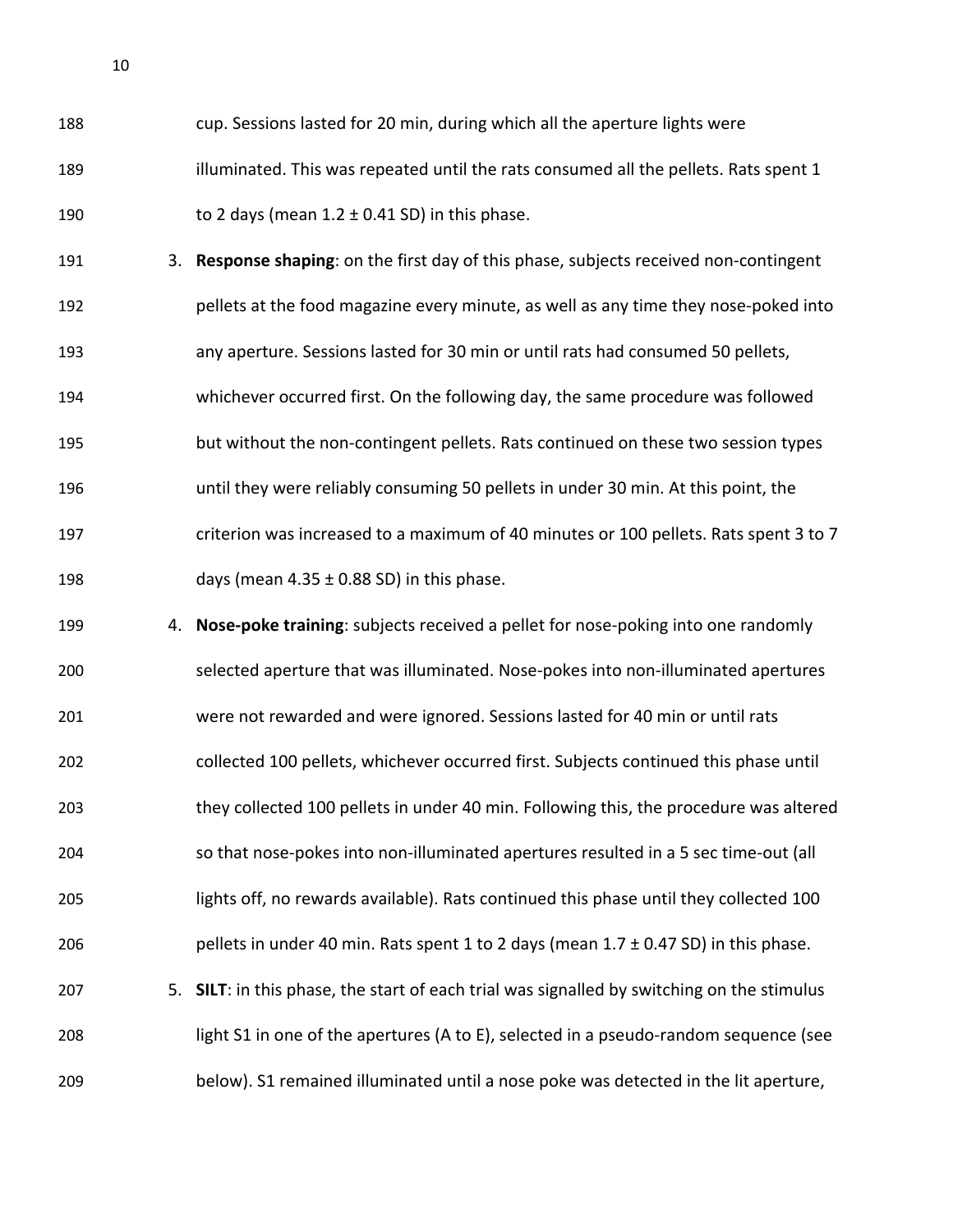| 210 | whereupon the S1 stimulus was switched off and a different aperture, S2, was                                  |  |  |  |  |  |
|-----|---------------------------------------------------------------------------------------------------------------|--|--|--|--|--|
| 211 | illuminated. Following a correct response to the S2 aperture, the stimulus light was                          |  |  |  |  |  |
| 212 | turned off, a food pellet reward was delivered to the magazine and the magazine                               |  |  |  |  |  |
| 213 | light illuminated. The correct trial was terminated upon detection of a nose-poke                             |  |  |  |  |  |
| 214 | into the magazine, and the magazine light was turned off. Responses to an incorrect                           |  |  |  |  |  |
| 215 | aperture or to the magazine during S1 or S2 resulted in errors that were signalled by                         |  |  |  |  |  |
| 216 | a 5 sec time out, during which the house light was illuminated and all other lights                           |  |  |  |  |  |
| 217 | turned off. Following reward collection on correct trials or time out on error trials,                        |  |  |  |  |  |
| 218 | there was a 5 sec inter-trial interval in the dark, with all lights (including the house                      |  |  |  |  |  |
| 219 | light) switched off, prior to the start of the next trial, signalled by the illumination of                   |  |  |  |  |  |
| 220 | the next S1.                                                                                                  |  |  |  |  |  |
| 221 | The proportion of PS trials was varied across groups. The selection of S2 was                                 |  |  |  |  |  |
| 222 | pseudorandom on US trials (when S1 was A, C, or D) and was determined by S1 on                                |  |  |  |  |  |
| 223 | PS trials (B $\rightarrow$ D and E $\rightarrow$ C). Possible trial types were pseudo-randomized in blocks of |  |  |  |  |  |
| 224 | 20 trials.                                                                                                    |  |  |  |  |  |
| 225 | For group 10%, in each 20-trial block: 1 trial had $S1 = B$ ; 1 trial had $S1 = E$ ;<br>a.                    |  |  |  |  |  |
| 226 | and 18 trials had $S1 = A$ , C, or D (6 trials each).                                                         |  |  |  |  |  |
| 227 | b. For group 20%, in each 20-trial block: 2 trials had $S1 = B$ ; 2 trials had $S1 =$                         |  |  |  |  |  |

- E; and 16 trials had S1 = A, C, or D (5 or 6 trials each, counterbalanced).
- c. For group 40%, in each 20-trial block: there were 4 trials of each possible S1.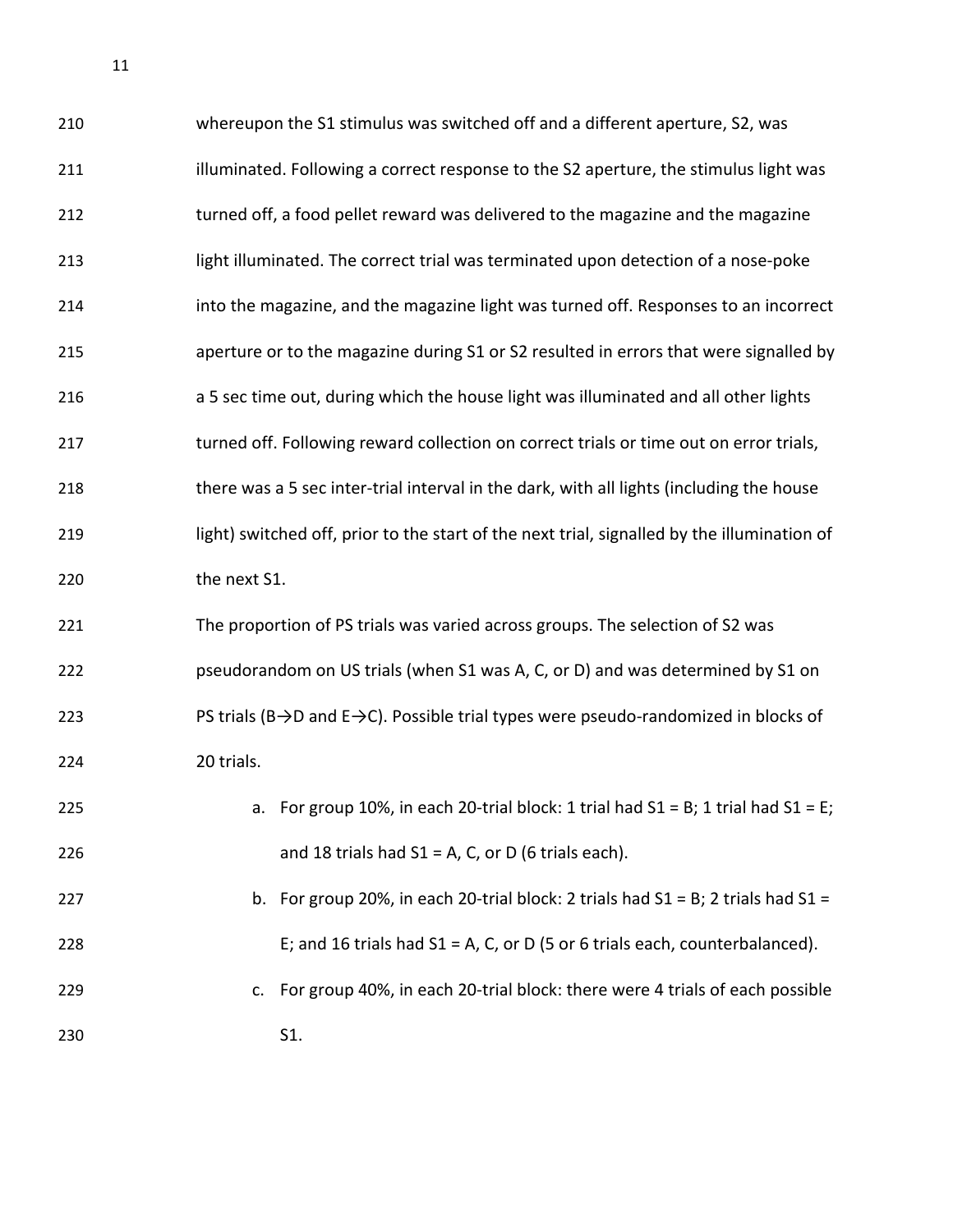| 231 | d. For group 60%, in each 20-trial block: 6 trials had $S1 = B$ ; 6 trials had $S1 =$                       |  |  |  |  |
|-----|-------------------------------------------------------------------------------------------------------------|--|--|--|--|
| 232 | E; and 8 trials had $S1 = A$ , C, or D (2 or 3 trials each, counterbalanced).                               |  |  |  |  |
| 233 | e. For group 80%, in each 20-trial block: 8 trials had $S1 = B$ ; 8 trials had $S1 =$                       |  |  |  |  |
| 234 | E; and 4 trials had $S1 = A$ , C, or D (1 or 2 trials each, counterbalanced).                               |  |  |  |  |
| 235 | Rats continued in this phase of the experiment until they reached a performance                             |  |  |  |  |
| 236 | criterion of a 3-day average with over 80% correct on both S1 and S2, after a                               |  |  |  |  |
| 237 | minimum of 10 days. Rats spent 10 to 26 days (mean $13.75 \pm 4.83$ SD) in this phase.                      |  |  |  |  |
| 238 | 6. Testing: testing sessions followed the same procedure as the SILT sessions, but one                      |  |  |  |  |
| 239 | trial in each 20-trial block – selected from the PS trials (i.e., $S1 = B$ or E) – was an                   |  |  |  |  |
| 240 | uncued test trial. On test trials, following a correct nose-poke to S1, no second                           |  |  |  |  |
| 241 | aperture was illuminated. Rats were given 10 sec to respond to any S2, after which                          |  |  |  |  |
| 242 | the trial timed out and no reward was provided. Rats remained in this phase of the                          |  |  |  |  |
| 243 | experiment for 10 days.                                                                                     |  |  |  |  |
| 244 | 7. Reversal: Following the testing phase, rats received 10 additional days of sessions                      |  |  |  |  |
| 245 | that followed the same procedure as the SILT sessions, but with altered $S1\rightarrow S2$                  |  |  |  |  |
| 246 | sequences. During this phase, if S1 was B, C, or D, S2 was unpredictable (i.e.,                             |  |  |  |  |
| 247 | selected with equal probability from among the remaining 4 choices); if S1 was A, S2                        |  |  |  |  |
| 248 | was always C; and if S1 was E, S2 was always B. In other words, two sequences                               |  |  |  |  |
| 249 | remained unchanged ( $S1 = C$ or D, $S2 =$ anything), one sequence went from being                          |  |  |  |  |
| 250 | predictable to unpredictable ( $B\rightarrow D$ became $B\rightarrow$ anything), one sequence altered in    |  |  |  |  |
| 251 | the opposite direction ( $A \rightarrow$ anything became $A \rightarrow C$ ), and one predictable sequence  |  |  |  |  |
| 252 | changed from a 2-hop to a 3-hop sequence ( $E \rightarrow C$ became $E \rightarrow B$ ). The proportions of |  |  |  |  |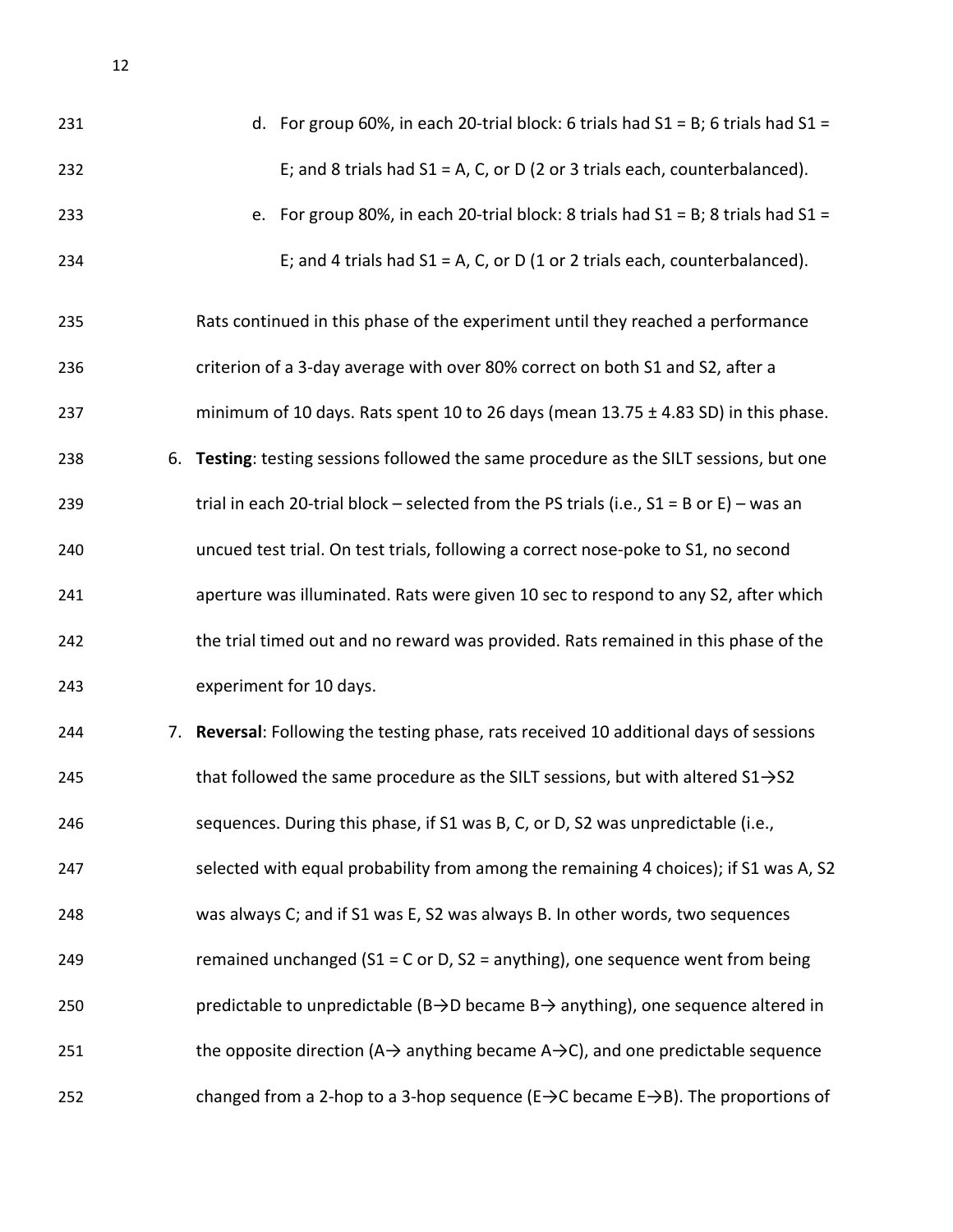trials with predictable sequences remained unchanged for each group. Rats remained in this phase of the experiment for 10 days.

 *Analysis*: Data collected by the MedPC software that ran the operant chambers were read into Microsoft Excel. Analyses were conducted in *Mathematica* (v.10.0, Wolfram Research) and *JASP* (JASP Team, 2020).

 In the reversal stage, we did not alter the proportion of PS trials, to prevent the rats suffering from generalization decrement. Thus, rats in some groups received many more PS trials in the reversal stage, and had differential experience of the various possible S1 apertures. Therefore, when comparing responses in this stage of the experiment, we present analyses of the first 50 trials for each S1, for every group. For some groups, this represents up to 10 sessions' worth; for others, only one or two.

 To perform the Process Dissociation Procedure (PDP), we used data from our uncued test trials and from the reversal trials on which a predictable sequence changed from a 2-hop to a 3-hop (E→C became E→B). We assume that better implicit *or* explicit memory will facilitate performance on the uncued test trials, and that stronger implicit but not explicit memory will hinder learning the new sequence on reversal trials. In PDP terms (Jacoby, 1991), the test trials constitute a facilitation test and the reversal trials a conflict test.

 We first calculated the overall proportion correct on uncued test trials for each rat, and denote that value C (for Correct). We also calculated the increase in error rate after reversal, as the 272 proportion of errors on the first 50 E $\rightarrow$ B trials (after the reversal) minus the proportion of 273 errors on E→C trials (before the reversal, during the last 5 days of the SILT phase); we denote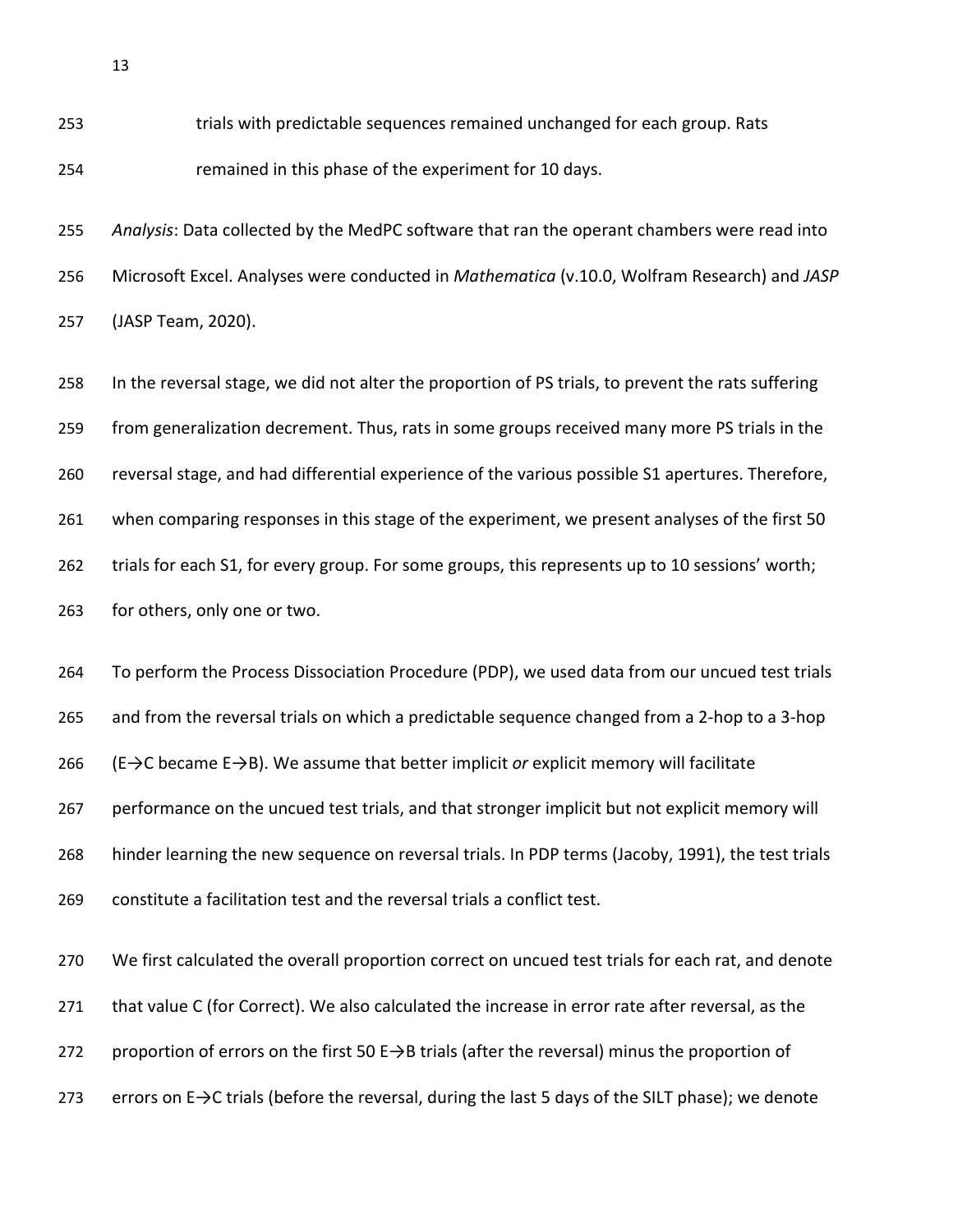this value E (for Error). Then, following Jacoby (1991), we calculate for each rat a Recollection 275 score,  $R = C - E$ , and a Familiarity score,  $F = E / (1 - R)$ . The Recollection score is assumed to 276 reflect the contribution to task performance of explicit processes, and the Familiarity score the contribution of implicit memory. We used Bayesian statistics for all tests. To compare groups and performance on different apertures or trial types, we used either one-way or repeated measures (mixed) Bayesian ANOVAs (see Wagenmakers et al., 2018), with group as the between-subjects factor. Depending on the test, the within-subjects factor was S1 aperture, S2 aperture, the distance between the S1 and S2 apertures (hop-size), or trial type (PS or US). For each analysis, we 283 report the Bayes Factor (BF) for each model compared to the null model (i.e., we report  $BF_{10}$ ). The BF is a likelihood ratio comparing two models. Thus, a BF of 5 for a model means that the data are 5 times more likely under this model than under the null; a BF of 0.1 suggests that the data are 10 times more likely under the null model. The BF thus also functions as an estimate of effect size (Wagenmakers et al., 2018). We report models with interaction terms only when the model with all main effects is better than the null model (BF > 1). We also report inclusion BFs across matched models, which measure the evidence in the data for including each predictor

(or interaction term), averaged across all models (van den Bergh et al., 2020). Where main

 effects were substantial, we conducted post-hoc pairwise tests, which were corrected to control for multiple comparisons (using the method in Westfall, 1997); we report the posterior odds for each pairwise comparison (posterior odds are also ratios, like BF). Simple main effects were tested using individual Bayesian (one-way or paired-sample) t-tests. To estimate the effects of explicit and implicit processes in the PDP, we used a Bayesian linear regression and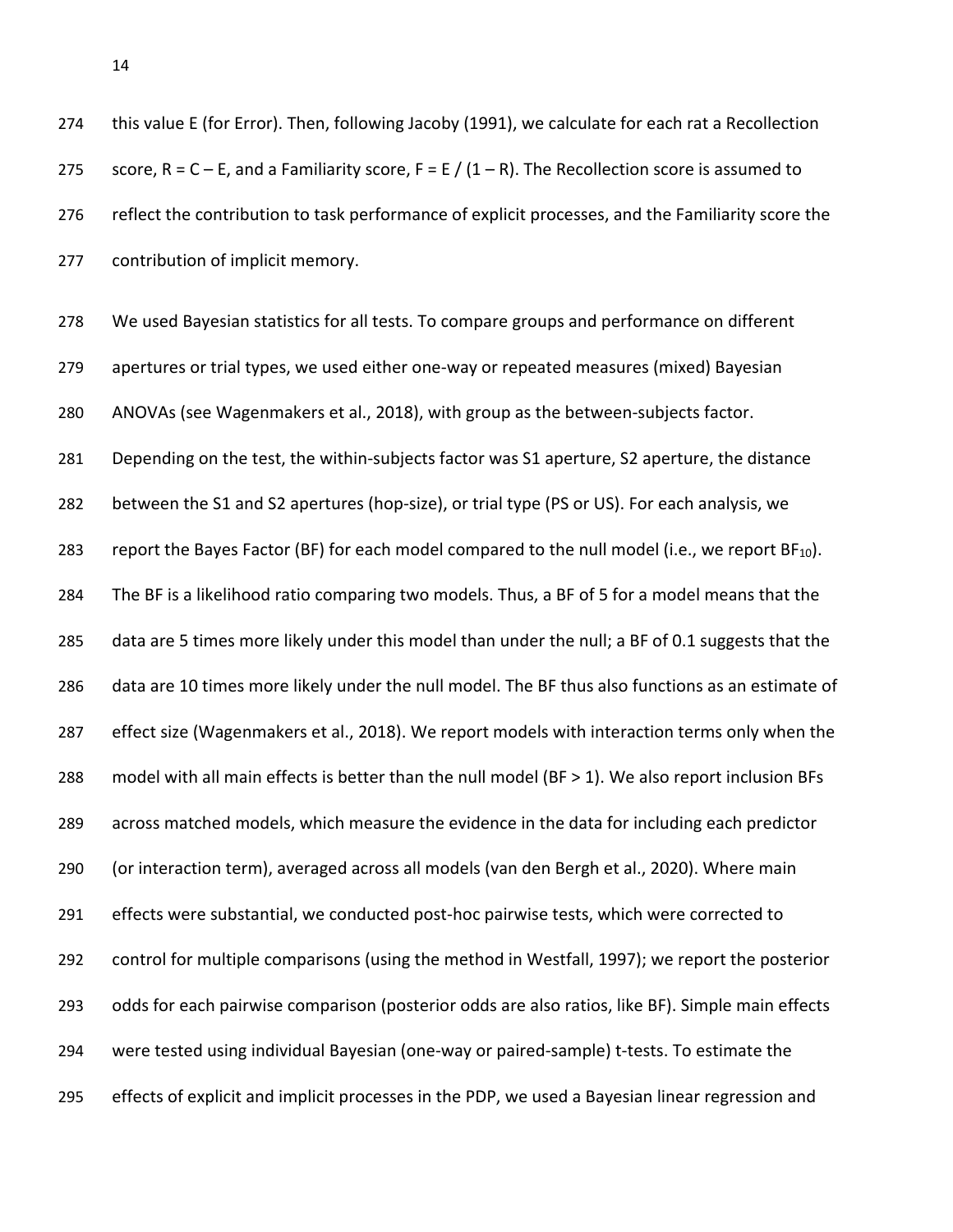| 296 | we report the BF and the value of the regression coefficient with a 95% credible interval (the            |
|-----|-----------------------------------------------------------------------------------------------------------|
| 297 | Bayesian equivalent of a confidence interval). We qualify all results using the adjectives                |
| 298 | suggested by Jeffreys (1961): effects with BF smaller than 3 are considered "anecdotal"                   |
| 299 | evidence in favor of the hypothesis (or, if the BF is between 1 and 1/3, anecdotal evidence for           |
| 300 | the null); effect sizes between 3 and 10 (or between 1/3 and 1/10) are labelled "moderate";               |
| 301 | between 10 and 30, "strong"; between 30 and 100, "very strong"; and BF > 100 are denoted                  |
| 302 | "extreme" evidence for the hypothesis. Raw data and annotated JASP files containing all the               |
| 303 | analysis results are available in our OSF repository (https://osf.io/7hpxe/).                             |
| 304 | <b>Results</b>                                                                                            |
| 305 | We focused on rats' performance after they had acquired the task, during the last 5 days of the           |
| 306 | SILT phase of the experiment, and during the testing and reversal phases. For most analyses, we           |
| 307 | limited ourselves to comparing PS trials, in which S2 was always 2 apertures away from S1 (a              |
| 308 | two-hop), with US trials in which the required S2 response was also two apertures away from               |
| 309 | S1 (e.g., $A \rightarrow C$ ). In other words, we removed the confounding effect of the physical distance |

between S1 and S2 (see also Jay & Dunnett, 2007).

*SILT sessions*

 We found strong evidence that there was no difference between groups in their accuracy on S1, but moderate evidence that rats in all groups performed better on central apertures than peripheral ones, as also found by Jay and Dunnett (2007; Figure S1A; aperture only model BF = 4.57; group only model BF = 0.09; group + aperture model BF = 0.46; inclusion BFs: group = 0.10, aperture = 4.61, group\*aperture = 0.01; post-hoc tests showed odds > 10 for aperture C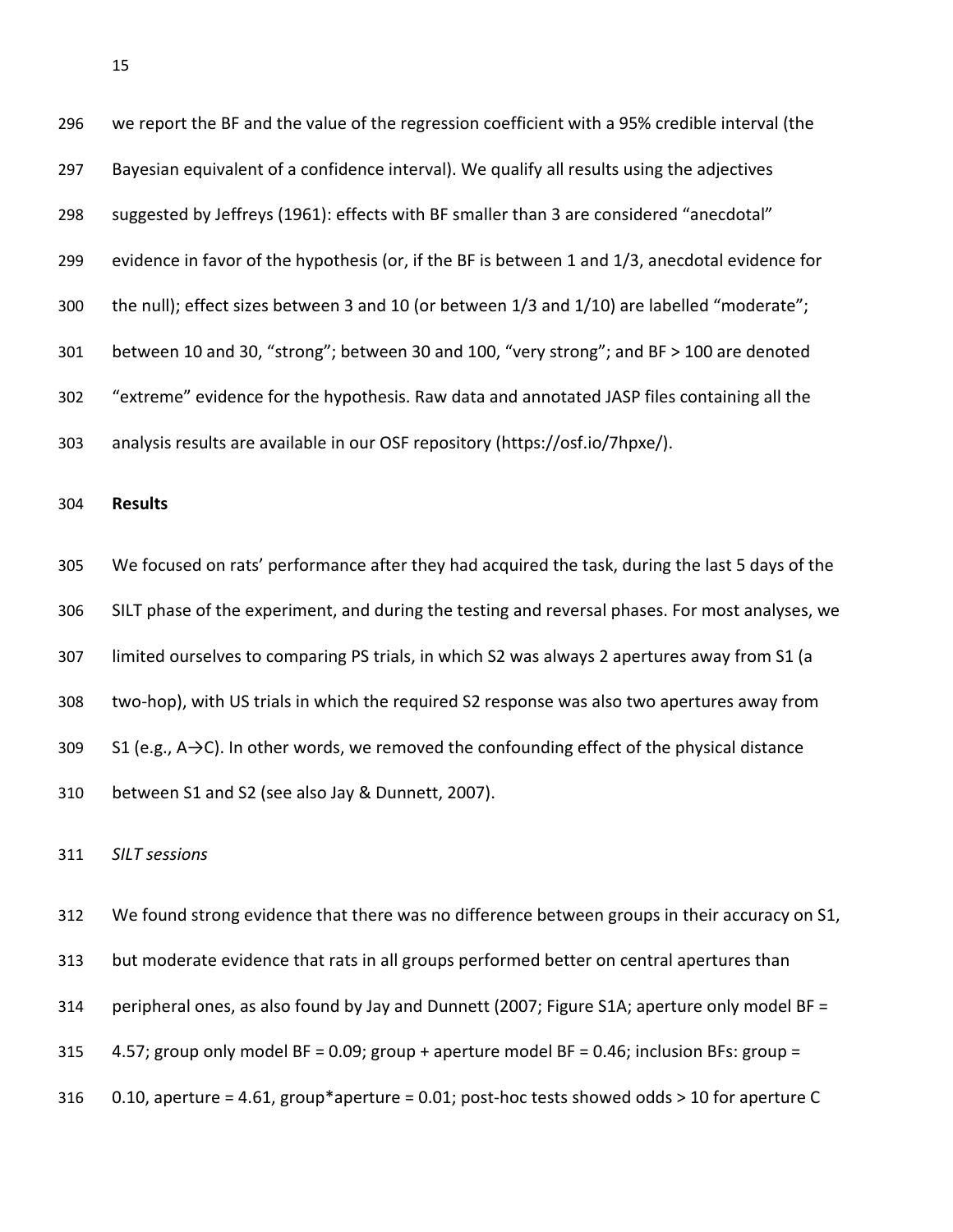| 317 | vs. apertures A and E only). We found moderate evidence that rats in group 40% were faster in                          |
|-----|------------------------------------------------------------------------------------------------------------------------|
| 318 | responding to S1 (Figure S1B; group only model BF = 6.50; aperture only model BF = 0.06; group                         |
| 319 | + aperture model BF = 0.41; inclusion BFs: group = 6.53, aperture = 0.06, group*aperture =                             |
| 320 | 0.01; post hoc tests showed odds > 8 for group 40% vs all other groups; all other odds < 1). We                        |
| 321 | found strong evidence that there were no differences between groups in their accuracy on S2,                           |
| 322 | but very strong evidence that rats were less accurate when S2 was aperture A (Figure S2A;                              |
| 323 | group only model BF = 0.05; aperture only model BF = $1.4 \times 10^{14}$ ; group + aperture BF = $1.4 \times$         |
| 324 | $10^{13}$ ; group + aperture + group*aperture BF = 1.1 x $10^{19}$ ; inclusion BFs: group = 0.1, aperture =            |
| 325 | 1.5 x 10 <sup>14</sup> , group*aperture = 8.0 x 10 <sup>5</sup> ; post-hoc tests showed all odds < 0.2 for comparisons |
| 326 | between groups, odds > 79,000 for aperture A vs all others, odds > 6 for aperture E vs apertures                       |
| 327 | B, C, and D; all other odds < 0.08). We found no evidence for differences in response time                             |
| 328 | across groups or between predictable and comparable (2-hop) unpredictable trials (group only                           |
| 329 | model BF = 0.14; Predictable-Unpredictable [P-U] only model BF = 0.43; group + P-U model BF =                          |
| 330 | $0.06$ ).                                                                                                              |

 On unpredictable sequence (US) trials, we found extreme evidence that rats were more accurate on S2 when it was closer to S1, and moderate evidence that this did not differ 333 between groups (Figure S2B; Group only model BF = 0.03; hop-size only model BF = 2.9 x  $10^{12}$ ; group + hop-size BF =  $1.0 \times 10^{11}$ ; group + hop-size + group\*hop-size BF =  $5.0 \times 10^9$ ; inclusion BFs: group = 0.04, hop-size =  $2.9 \times 10^{12}$ , group\*hop-size = 0.05; post-hoc tests showed all odds < 0.11 for comparisons between groups, odds > 12 for all comparisons between hop-sizes except 3 vs. 4 [odds = 0.09]). We found anecdotal evidence that hop-size had no effect on S2 latency (Figure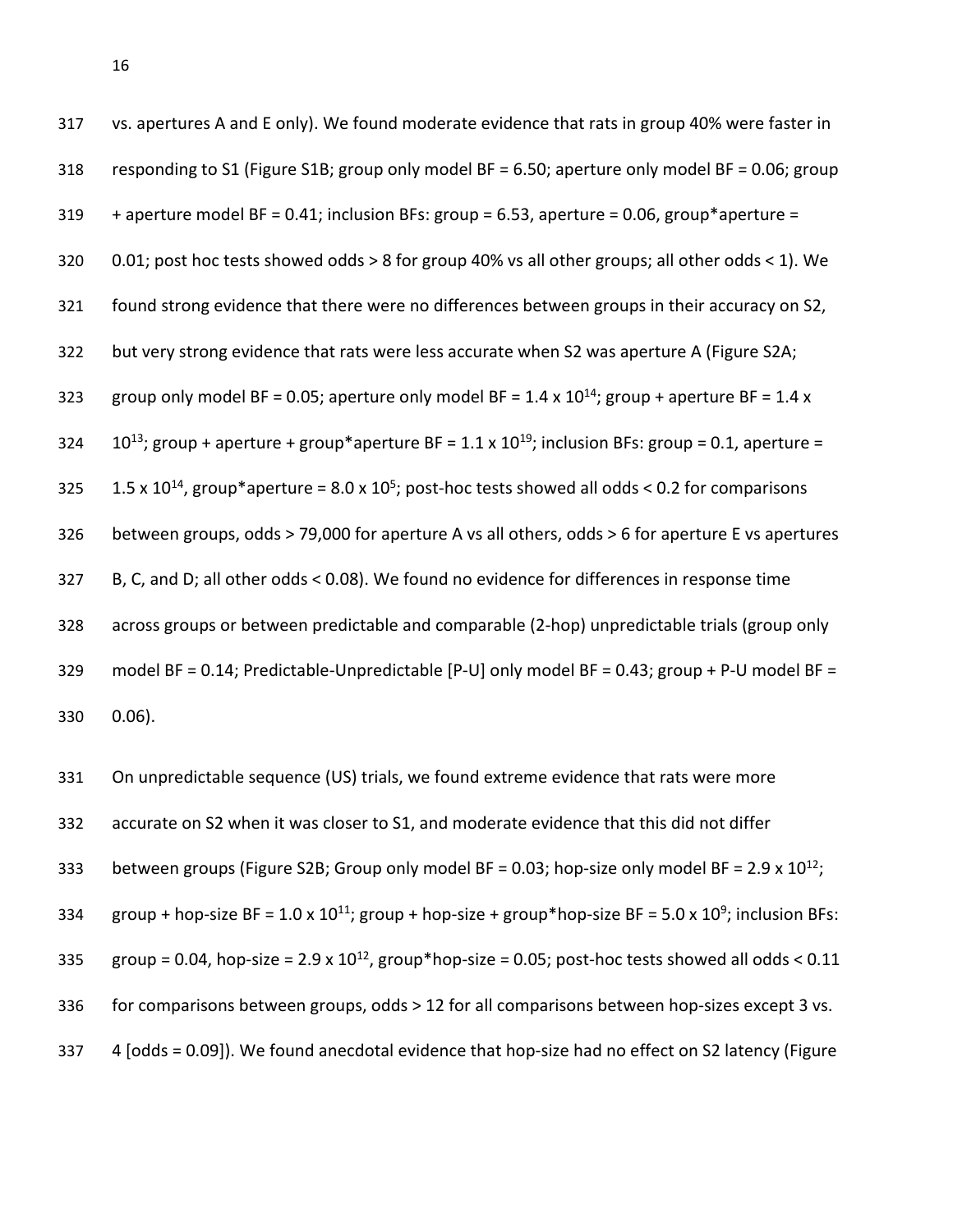S2C; group only model BF = 0.77; hop-size only model BF = 0.68; group + hop-size BF = 0.83; inclusion BFs: group = 0.95, hop-size = 0.85).

| 340 | We found extreme evidence that rats in all groups were more accurate on PS trials than on         |
|-----|---------------------------------------------------------------------------------------------------|
| 341 | comparable (2-hop) US trials (Figure 1; group only model BF = 0.14; trial-type only model BF =    |
| 342 | 40,880; group + trial-type BF = 8,011; group + trial-type + group*trial-type BF = 51,580;         |
| 343 | inclusion BFs: group = 0.20, trial-type = 42,859, group*trial-type = 6.44; post-hoc tests showed  |
| 344 | all odds < 0.22 for comparisons between groups, and odds = 15,443 for the comparison              |
| 345 | between predictable and unpredictable trial-types). There was a strong to very strong effect of   |
| 346 | trial type in groups 40% (BF = 11.60) and 80% (BF = 36.07), and a moderate effect in group 60%    |
| 347 | (BF = 3.10), but anecdotal evidence of no effect in the other groups (10% BF = 0.54; 20% BF =     |
| 348 | 0.46). As Figure 1 shows, we found moderate evidence that groups with more experience of PS       |
| 349 | trials performed better on those trials (BF = 4.37; full post-hoc test results are given in Table |
| 350 | S1), and moderate evidence that performance on US trials did not vary across groups (BF =         |
| 351 | 0.17). We note that these data display a jump in differential performance between PS and US       |
| 352 | trials between the 20% and 40% groups. In other words, rats' improved performance on PS           |
| 353 | (compared to US) trials does not increase gradually as the proportion of those trials in the      |
| 354 | session increases. Instead, we find no effect in groups 10% and 20% (i.e., these rats are not     |
| 355 | better at PS trials than US trials), and at least a moderate effect in all the other groups.      |
| 356 | Similarly, we find no differences between groups 10%, 20% and 40% (Table S1), a weak              |
| 357 | difference between groups 10-20% and 60%, and a very strong difference between groups 10-         |
| 358 | 20% and 80%. These results strongly suggest a transition between behavioral strategies or         |
| 359 | cognitive processes somewhere between groups 20% and 40%.                                         |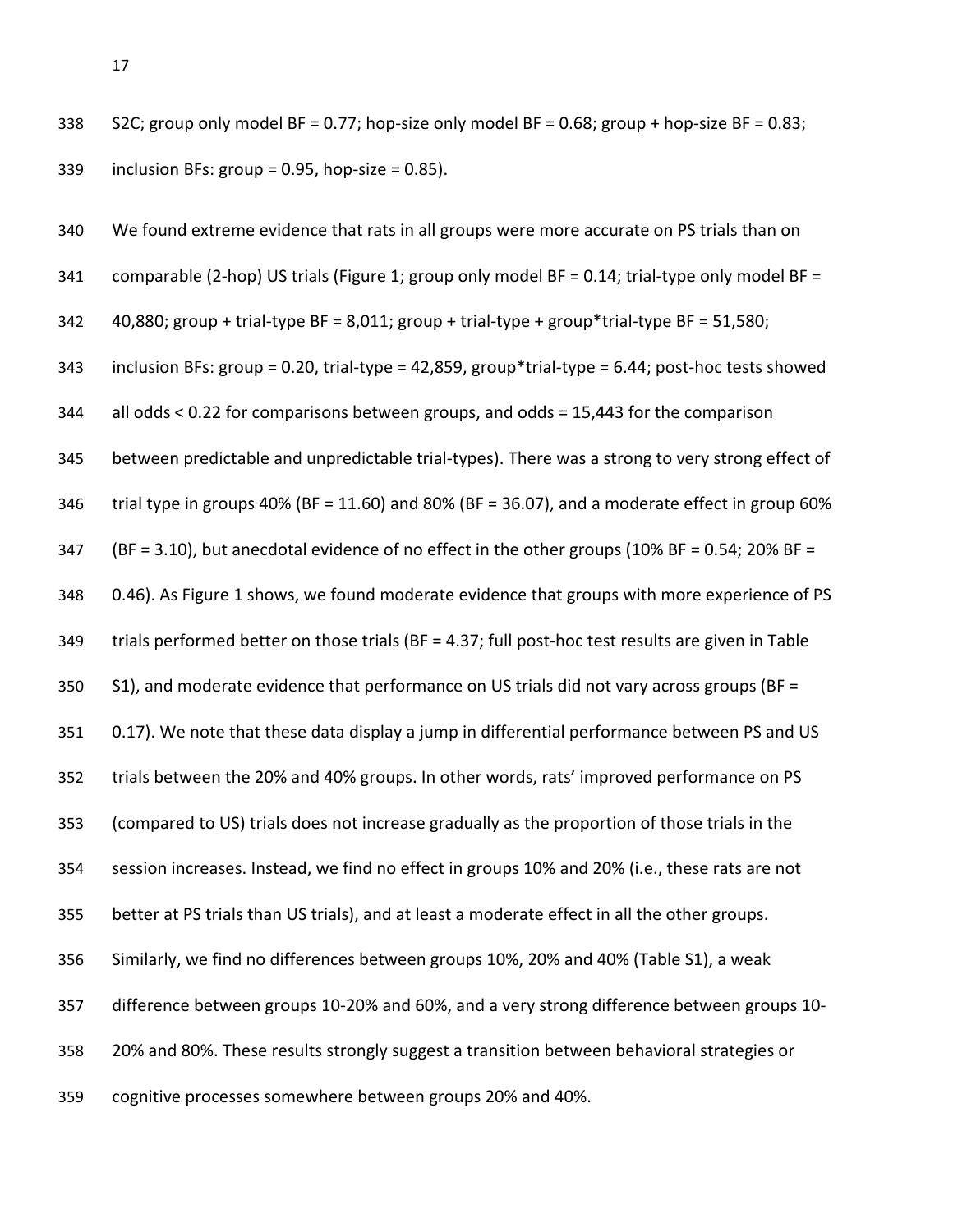

Figure 1. SILT phase data. Proportion of correct responses to S2, by group, on predictable sequence (PS; solid blue line) and comparable (2-hop) unpredictable sequence (US; dashed red line) trials. Error bars show ±SEM.

*Test trials*

 We next interspersed a small number of uncued probe trials using PS S1 apertures (B or E), on which the rats were required to generate their second response in the absence of a lit S2. All groups performed poorly on these tests (Figure 2), with the majority of errors being to the aperture immediately beside S1, in the direction of the required S2 response (i.e., rats made a 1-hop response in the correct direction, rather than the required 2-hop response). We found extreme evidence both that rats performed better when S1 was B than E, and that groups with experience of PS trials performed better on test trials (group only model BF = 2,435; S1 only 376 model BF = 245; group + S1 BF = 8.5 x 10<sup>5</sup>; group + S1 + group \* S1 BF = 1.0 x 10<sup>5</sup>; inclusion BFs: group = 3,468, S1 = 349, group\*S1 = 0.12; post-hoc tests showed odds = 279.3 for the comparison between the two S1s, odds > 12 for groups 10% and 20% vs groups 60% and 80%, odds = 4.9 for group 20% vs 40%, and odds > 1.4 for group 40% vs groups 10% and 80%; all other odds < 0.4). Yet again, these results appear to show a discontinuity in performance occurring somewhere between groups 20% and 40% (e.g., the posterior odds differentiating groups 10%-20% from groups 60%-80% are almost an order of magnitude larger than those between all other paired comparisons).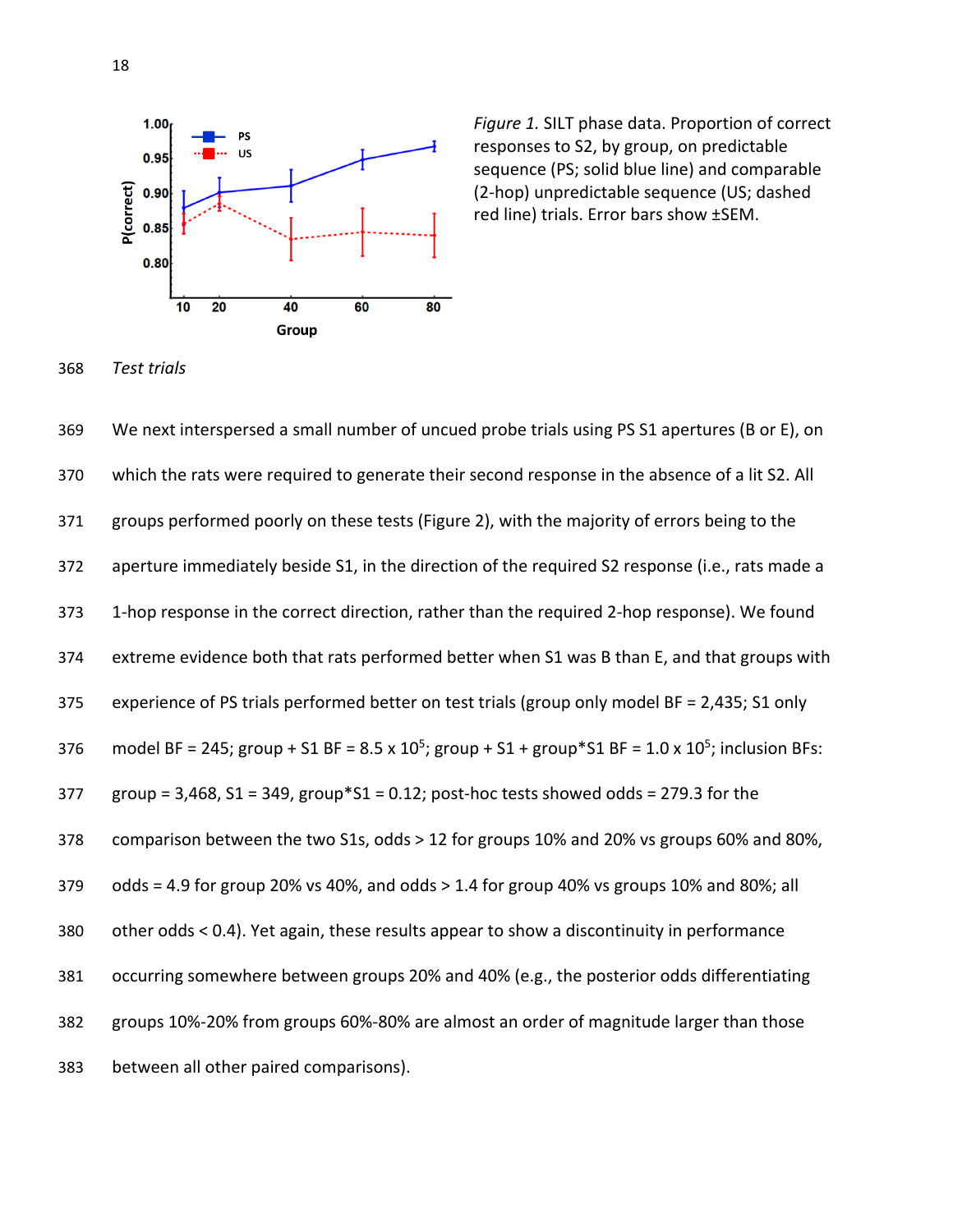

Figure 2. Test trial results. Proportion of correct responses on uncued test trials when the S1 was aperture B (dashed blue line) or E (solid red line), and proportion of errors that were to the aperture immediately beside S1, in the  $S1=B$ , correct correct direction (i.e., towards S2),<br> $S1=E$ , correct whon S1 was B (dottod orango line)  $S1=E$ , correct when S1 was B (dotted orange line)<br> $S1=B$ , error  $S1=E$ , error or E (dash-dotted brown line). The  $\frac{1}{30}$  thin black horizontal line shows chance levels. Error bars show

397 *Reversal sessions*

398 Finally, we reversed some of the contingencies, so that one formerly predictable S1 was now 399 unpredictable, one formerly unpredictable S1 now always had a 2-hop predictable S2, and one 400 formerly predictable 2-hop S1 now required a (predictable) 3-hop response (see Methods).

401 Rats in all groups made slightly more errors on newly predictable sequences ( $A\rightarrow C$ ) than they did at the end of training on the original predictable sequences (B→D; Figure 3, red dotted line), though we found only anecdotal evidence in favor of this apparent increase, and only in group 60% (overall BF = 0.37; t-tests comparing each group's increase in errors to 0 showed BF  $405 = 1.11$  for group 60%, all other BF < 1). To test for a nonspecific effect of changing the contingencies (a generalization decrement), we also compared accuracy on two sequences using S1s that did not change across phases of the experiment. When S1 was C or D, S2 could be any other aperture in both the original training conditions and under reversal (i.e., these S1s 409 were not reversed). We compared error rates for 2-hop sequences involving these S1s ( $C\rightarrow E$  and D→B) and found moderate evidence that there was no increase in errors (Figure 3, green 411 dashed line;  $C \rightarrow E$ , BF = 0.11; D $\rightarrow$ B, BF = 0.56).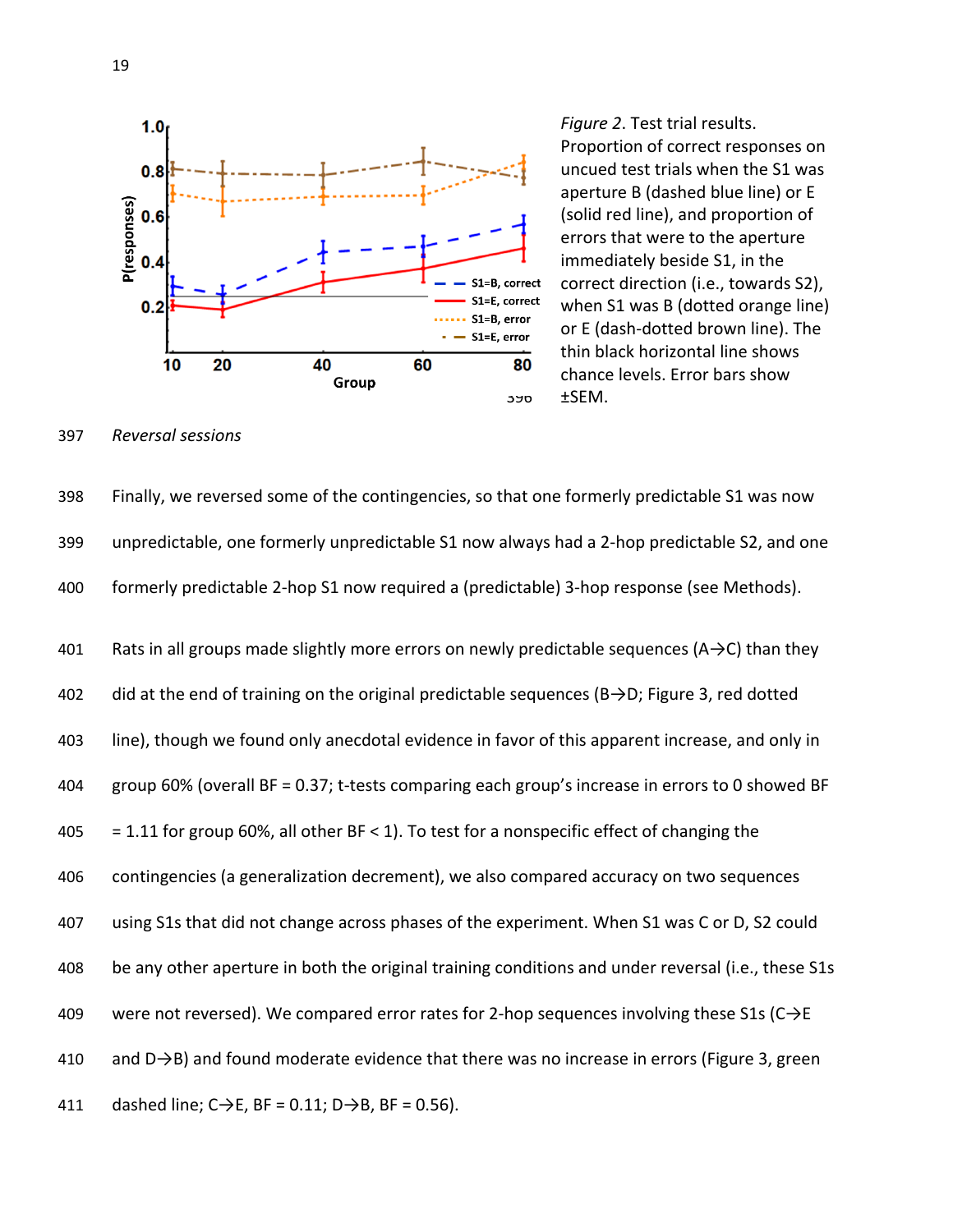

Figure 3. Reversal trial data. The figure shows the change in error rate (proportion of trials on which rats selected the wrong S2) between the last 5 days of SILT training and the first 50 trials of each S1 in reversal. Values above 0 (thin horizontal line) indicate an increase in errors during reversal. Three types of trials are shown: a 2-hop  $\frac{1}{20}$  predictable sequence that changed into<br>  $\frac{1}{20}$  a 3-bon predictable sequence (E $\rightarrow$ C / a 3-hop predictable sequence ( $E\rightarrow C/$  $\leftarrow$  E $\rightarrow$ B; solid blue line), a predictable



427

428 Finally, we compared the change in error rates on a predictable sequence that was changed 429 from a 2-hop (E $\rightarrow$ C) to a 3-hop (E $\rightarrow$ B). We found moderate evidence that rats in groups with 430 more experience of predictable trials (groups 40%-80%) made more errors on the new 431 sequence than they had on the old sequence (Figure 3, solid blue line; overall BF = 0.56; one-432 way t-test BFs: group 10%, 0.62; 20%, 0.68; 40%, 3.04; 60%, 7.19; 80%, 5.47). We note, again, 433 the relatively abrupt change in behavior between 20% and 40% predictable trials. Interestingly, 434 the majority of errors made on the altered sequence consisted of perseveration on the old 435 sequence. Adding the proportion of old responses during reversal ( $E \rightarrow C$ ; Figure 4, solid red line) 436 to the proportion of correct responses (E→B; Figure 4, dotted blue line) gives a response rate 437 (Figure 4, dot-dashed brown line) that almost exactly matches the proportion of correct 438 responses on the original sequence before reversal (Figure 4, dashed green line), and changes 439 in the same way across conditions (Pearson-correlation: r = 0.62, BF = 3,848).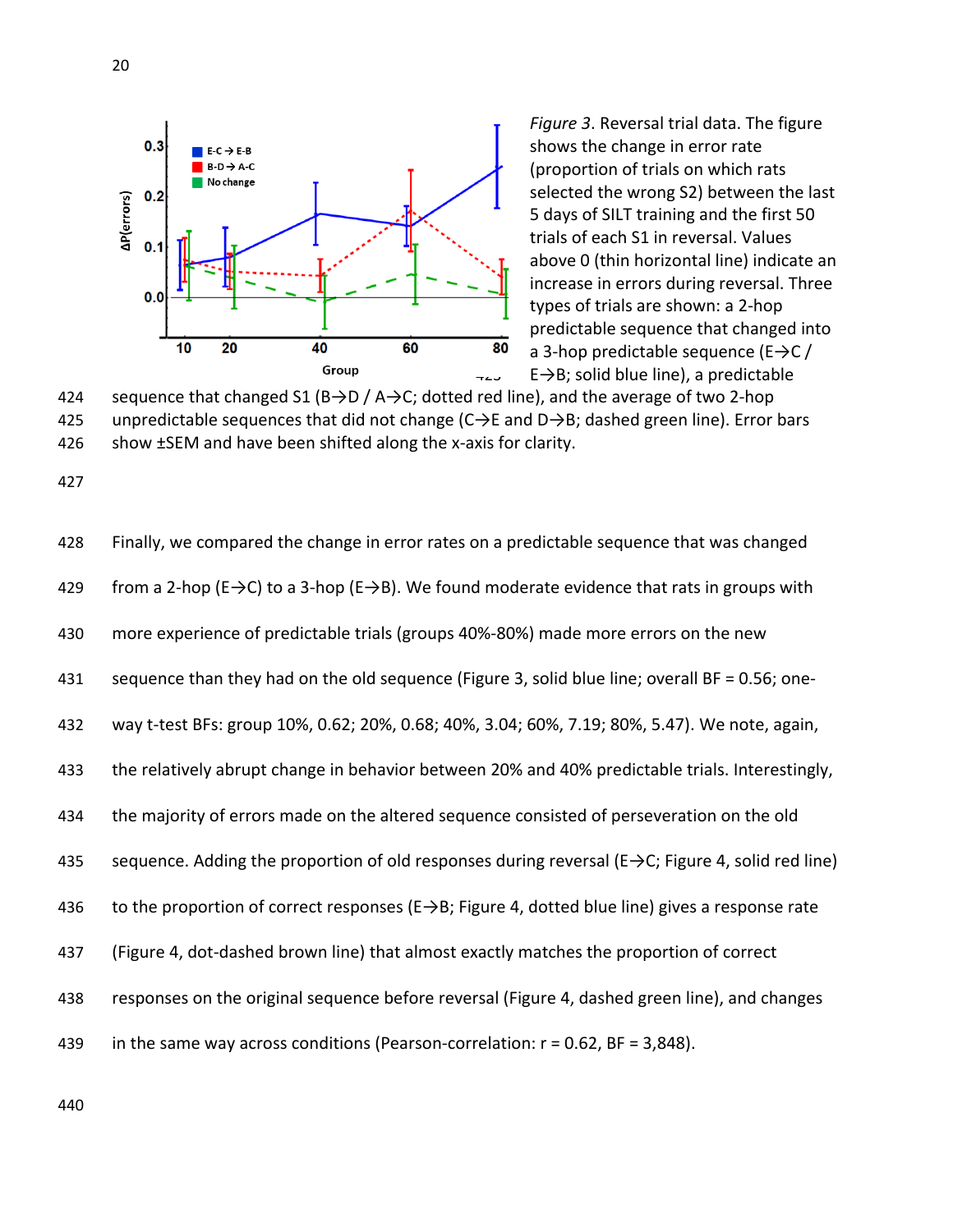

 *Figure 4*. Reversal errors on an altered sequence. In the reversal phase, one previously 2-hop predictable sequence (E→C) became a predictable 3-hop sequence  $(E\rightarrow B)$ . The figure shows the proportion of correct responses before reversal (green dashed line), the proportion of correct responses after reversal (solid red line), the  $\overline{80}$  proportion of perseveration errors  $(E \rightarrow C$  after reversal; blue dotted line), and the sum of the correct and

 perseverative responses during reversal (brown dot-dashed line), which closely match the proportion of correct responses before reversal. Error bars show ±SEM.

#### *Process Dissociation Procedure*

 To compare the effects on task performance of explicit and implicit processes, we conducted a Process Dissociation Procedure (PDP) analysis (Figure 5). We ran a linear regression to find the estimated change in the contribution of each process across groups. We note that it is difficult to interpret the significance of the regression coefficient, as the units in which both the original estimate and the coefficient are expressed are arbitrary (we do not report model intercepts for similar reasons). We found moderate evidence that increasing experience of predictable trials increases the use of implicit memory processes in rats (BF = 7.21, mean regression coefficient = 0.003, 95% credible interval = [0.0008, 0.006]), whereas explicit processes contribute fairly equally in all groups (BF = 0.90, mean coefficient = 0.0006, 95% credible interval = [0, 0.003]). As Figure 5 shows, the effects of implicit processes are particularly large in groups where 40% or more of the trials are predictable sequences, which is unsurprising, given that these values are calculated from the uncued tests and reversal data, which show the same pattern. We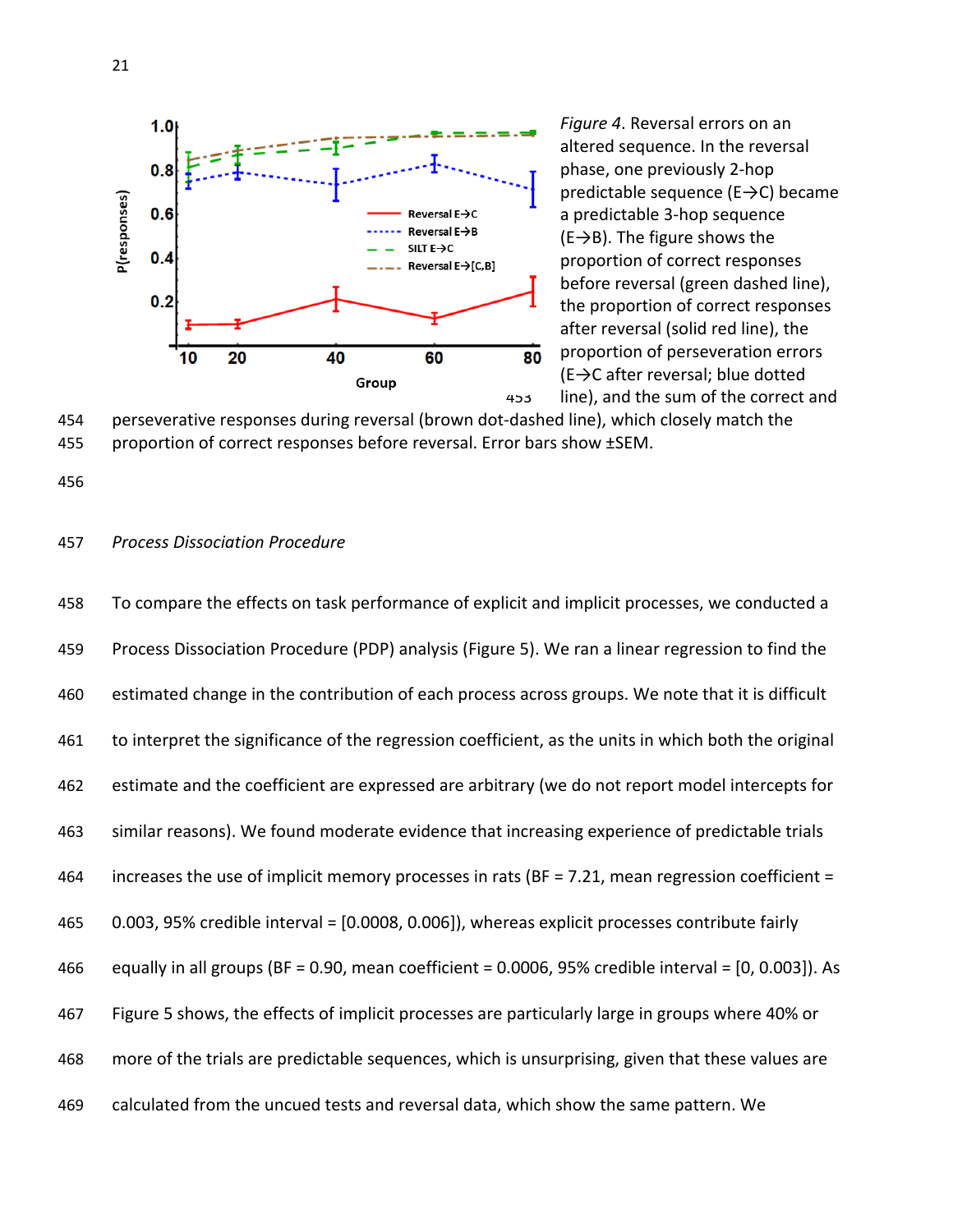470 conducted one-sample one-tailed t-tests to estimate whether the effect of each process on performance in each group was greater than zero (Table S2). We found moderate to very strong effects of explicit processes in all groups, but no consistent change in the magnitude of this effect across groups; implicit processes, however, appear to have no effect in groups 10% and 474 20%, but make an increasingly important contribution in groups with a higher proportion of predictable sequence trials (see Table S2).



476 *Figure 5*. Process Dissociation Procedure results. The figure shows the relative contributions of declarative (explicit; blue line) and non-declarative (implicit; red line) memory processes to the results of our experiment, as estimated by the Process Dissociation Procedure. Error bars show ±SEM (between individuals in each condition).

#### 486 **Discussion**

 To explore whether the results of serial reaction time tasks might reflect the activity of multiple memory systems in rats, we replicated the original SILT study of Jay and Dunnett (2007) while varying some parameters. We first varied the proportion of trials that were predictable, from 10% to 80%. We found that rats were better at predictable-sequence trials than unpredictable- sequence trials, and that the difference in their accuracy across the two trial types depended on 492 the proportion of predictable trials they had during training. Importantly, the improvement in accuracy did not increase linearly with experience of predictable trials, but jumped up between our 20% and 40% groups (Figure 1). These data suggest that rats use two different memory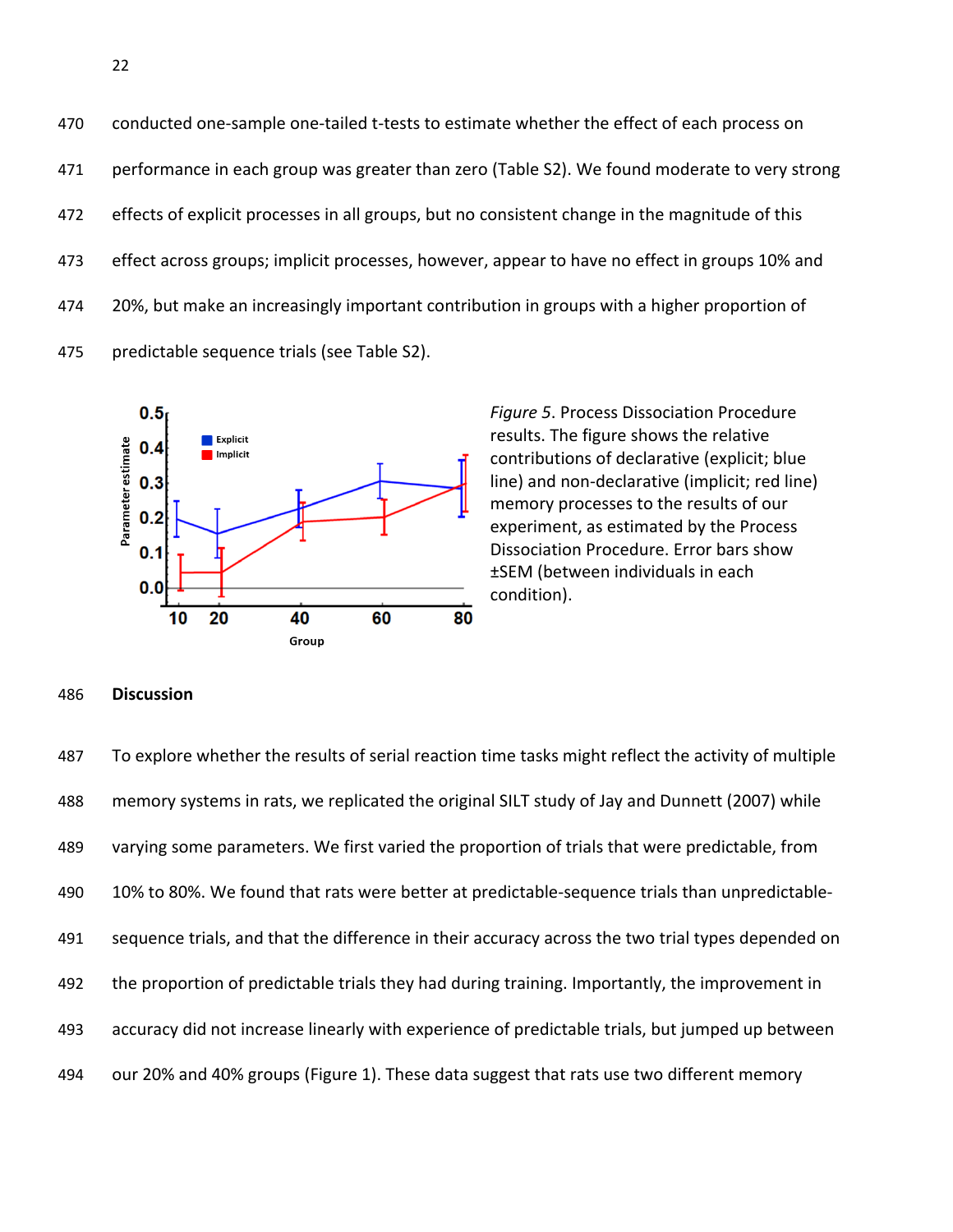systems or behavioral strategies depending on how common predictable trials are, and that they switch between these strategies at about 30% predictable trials. Though we believe that in humans it is rare sequences that are learned implicitly, we have no evidence so far as to which system operates in each range in rats.

 In studies of implicit and explicit memory in humans, researchers often use cued and uncued tests to explore the effects of the two systems (Ruediger et al., 2008). For example, if subjects are asked to memorize a list of words, an explicit test of memory (often called a recollection test) might ask if a specific item was present in the list (i.e., a cued recall test). Alternatively, subjects could be asked to complete a missing word in a sentence with only the first letter given. This is often called a priming test and is assumed to test implicit learning (i.e., subjects are not consciously aware of being influenced by items in the list, but are more likely to use items from the list to complete the word than a subject that did not see the list). In an attempt to replicate this sort of test, we introduced uncued test trials into our experiment. We found that rats with more experience of predictable trials performed better on these test trials (Figure 2), suggesting – by analogy with similar tests on humans – that they were more likely than the other groups to be using an implicit strategy. Again, the largest difference occurred between groups 10-20% and groups 60-80%, suggesting that different memory systems are primarily active on either side of this divide. The evidence here, is the analogy with human memory is sound, suggests that implicit processes are engaged more strongly after more experience of predictable trials, and explicit processes after less experience.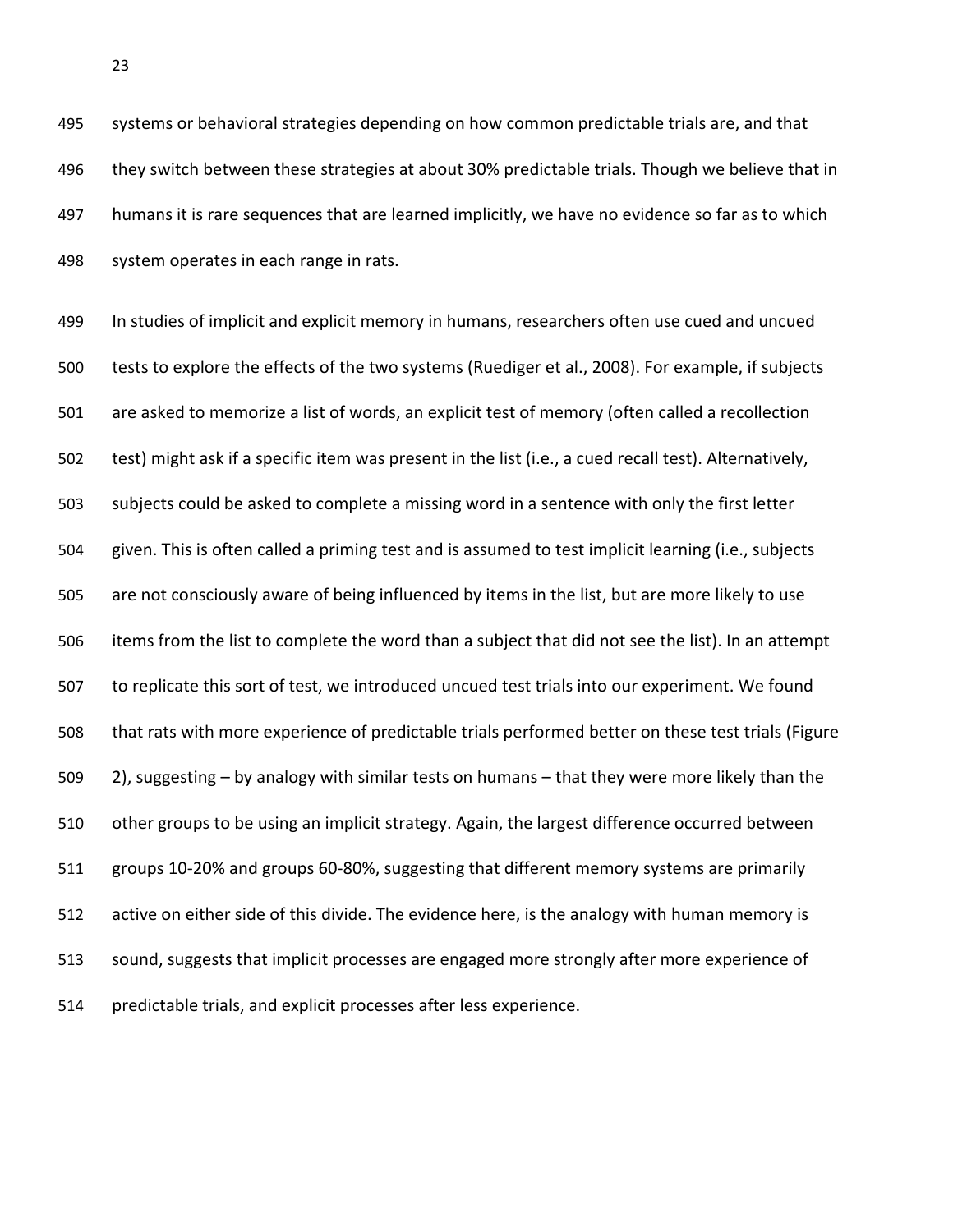Implicit memory, or more specifically procedural memory, underlies fixed, usually fast, responses in humans. We reasoned that a sequence of actions that was performed implicitly would be more resistant to change than one that relied on an explicit rule. We therefore reversed some of the predictable sequences in our experiment. Other than a slight general increase in errors, possibly attributable to a generalization decrement (Young & Pearce, 1984), we found that rats made no more errors on a newly predictable sequence than they had at the end of training. Thus, rats are able to learn a new predictable sequence quickly (in less than 50 trials). However, rats with more experience of predictable trials made more errors on a predictable sequence that changed from 2 to 3 hops (Figure 3, solid blue line), suggesting that they had more trouble changing or inhibiting their existing response. This explanation is further supported by the finding that the majority of errors on the new sequence consisted of perseverative responses of the old sequence (Figure 4). This suggests that groups with more experience of predictable trials were more likely to be using an implicit strategy, which is presumably harder or slower to alter. Yet again, we find substantial evidence for the increase in error rates only in groups with 40% or more predictable trials during training, suggesting an abrupt shift in the cognitive processes involved at about 30% predictable trials.

 Both our uncued test trials and reversal results point to the conclusion that implicit processes are engaged as a result of more, not less, experience with predictable sequences. This appears to be opposite to findings in humans. It is possible that this indicates that the SILT is not a good homologue for human implicit learning tasks. Alternatively, the large amounts of training and simple task that the rats underwent may have affected which memory processes were engaged in each group. In either case, our results do suggest that the existing literature on the SILT, in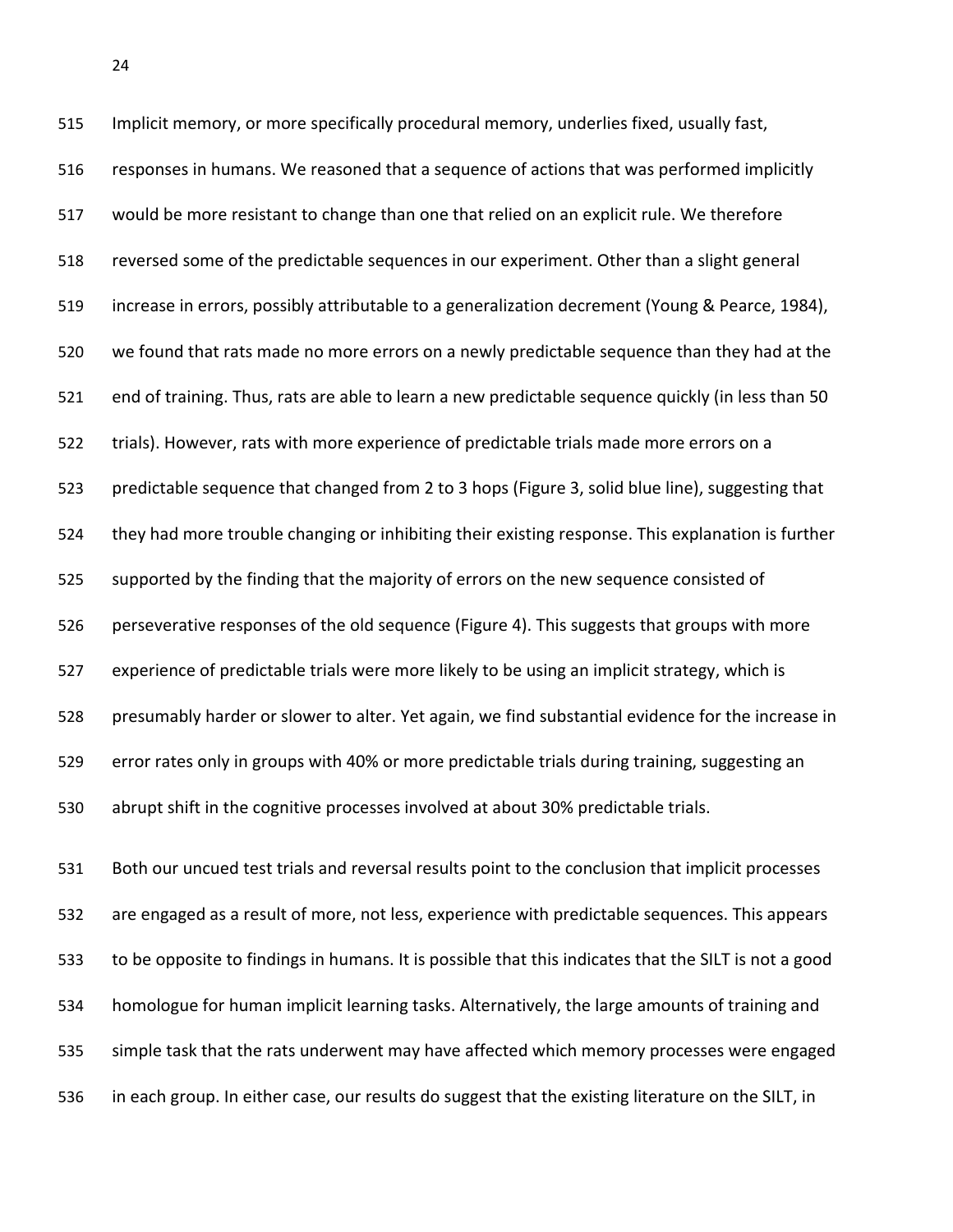which – almost invariably – 40% of trials have predictable sequences, should indeed engage the implicit system.

 To further explore the contributions of each memory system to performance on our task, we conducted a Process Dissociation Procedure (PDP) analysis (Jacoby, 1991). We note that the 541 PDP does not test whether or not there is good evidence for two separate memory processes involved in a task. Rather, the procedure *assumes* that the data result from the operation of two separate processes, and estimates the contribution of each one to task performance. In line with our previous results, the results of the analysis suggested that explicit processes are engaged more-or-less equally across all our groups, but that implicit processes make a significant contribution to performance only in groups with 40% or more predictable trials during training, and more so as the percentage increases (Figure 5). This suggests, as noted above, that previous uses of the SILT paradigm were indeed engaging implicit memory (though not exclusively), as intended.

 In conclusion, our data suggest that rats have two different memory systems – or behavioral strategies that behave like memory systems – that can be differentially activated by altering the proportion of predictable sequences in a serial reaction time task. Similar results have been obtained in other species (e.g., Basile & Hampton, 2011), but not, as far as we are aware, in rats. Interestingly, we find that conditions with more common predictable sequence trials activate the system analogous to implicit memory more, rather than less. It is possible that the nature of our paradigm, which involves a simple task that is repeated many hundreds of times, is more amenable to the use of automated implicit processes to solve predictable sequence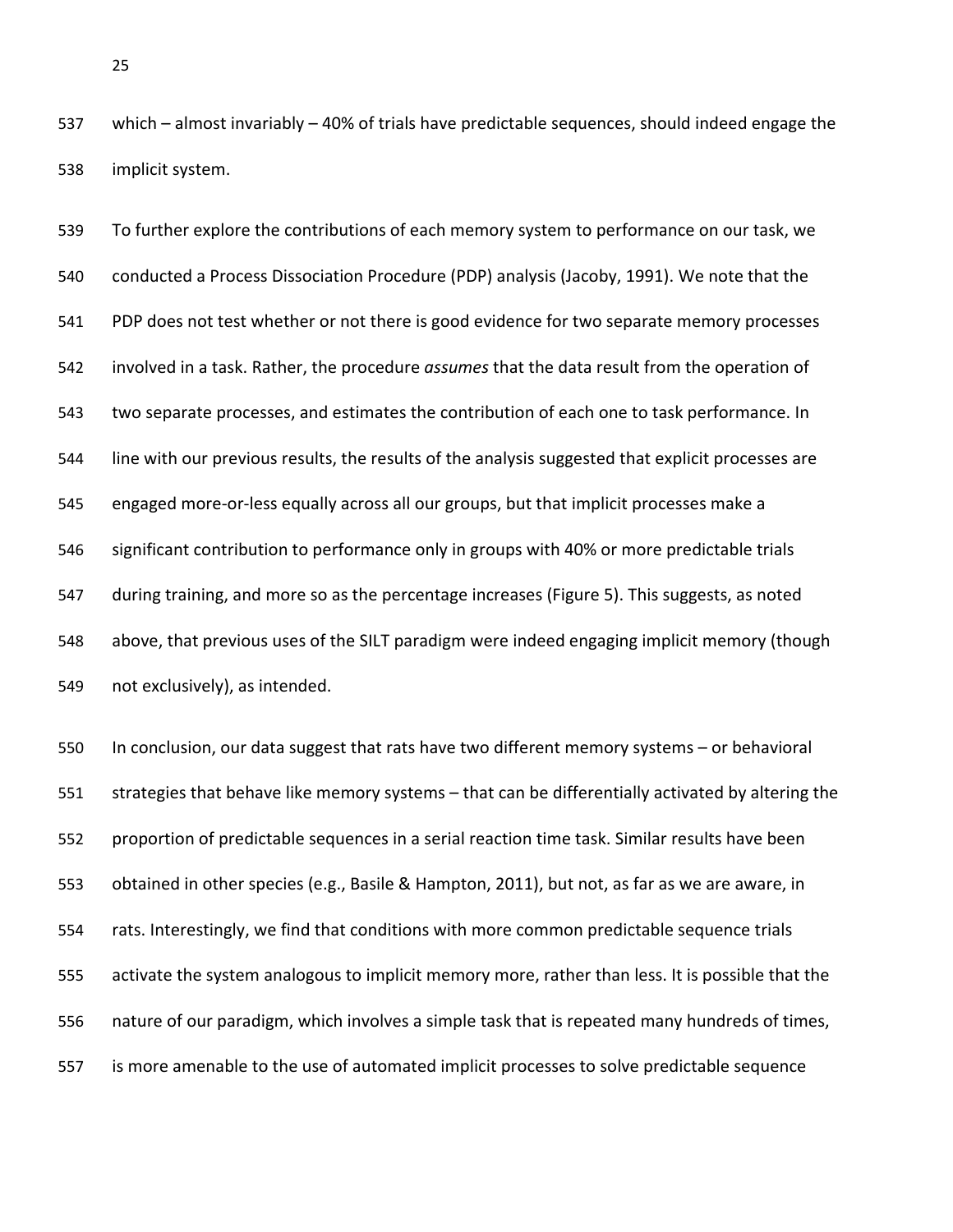| 558 | trials than comparable tasks commonly used with human subjects. Our analysis also suggests        |
|-----|---------------------------------------------------------------------------------------------------|
| 559 | that as we increase the proportion of trials that have predictable sequences, implicit processes  |
| 560 | are engaged more strongly (or gain more control over behavioral choices), while explicit          |
| 561 | processes continue to contribute at about the same level. Since we cannot obtain verbal           |
| 562 | responses from our rats, we cannot properly label either process 'declarative' or 'explicit', but |
| 563 | our results may constitute further evidence that non-human animals have several interacting       |
| 564 | memory systems that are engaged to different degrees depending on the task at hand.               |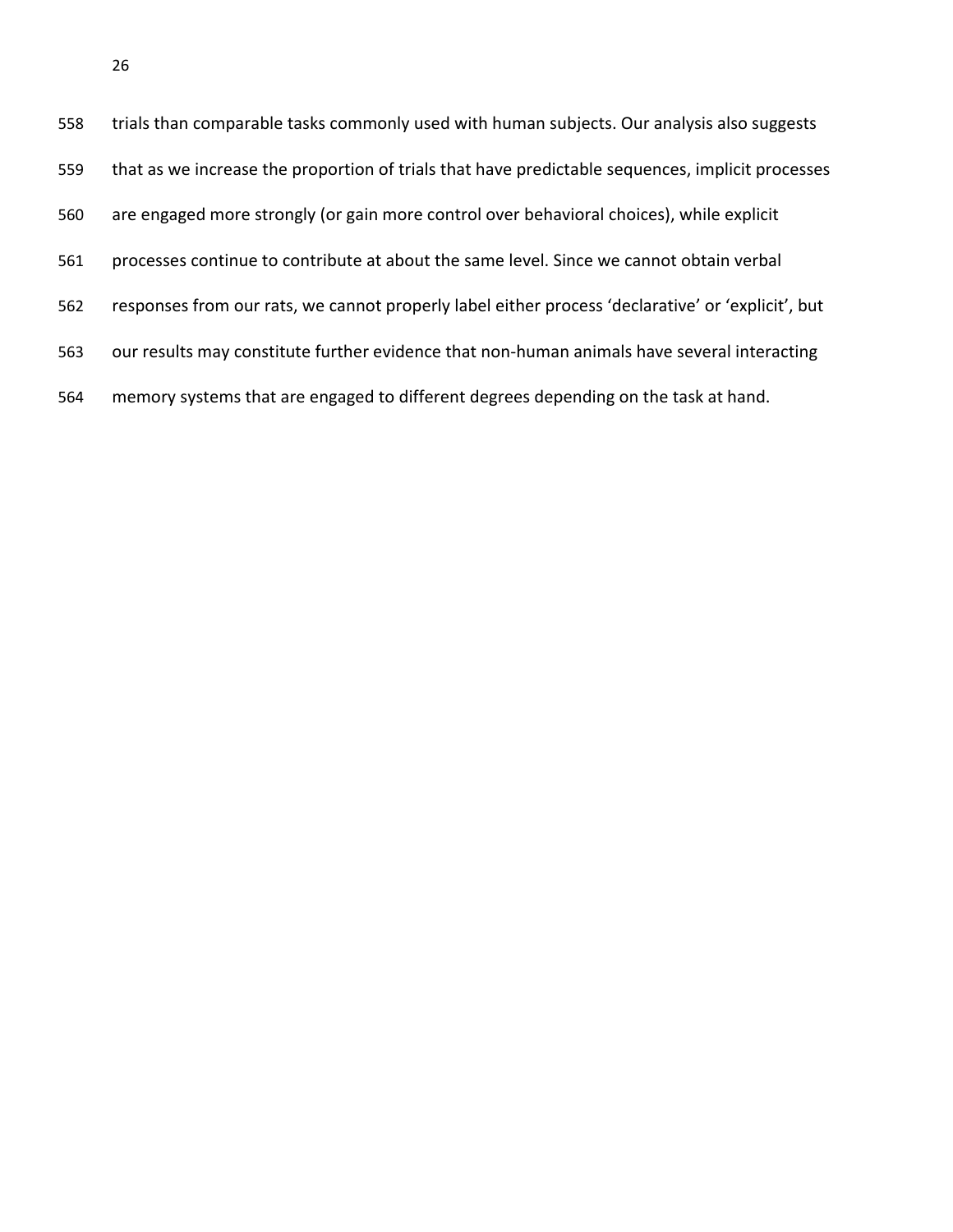# **References**

 Anderson LM, Basile BM, Hampton RR (2014). Dissociation of visual localization and visual detection in rhesus monkeys (*Macaca mulatta*). *Animal Cognition, 17*:681-687. Basile BM, Hampton RR (2011). Monkeys recall and reproduce simple shapes from memory. *Current Biology, 21*:774-778. Van den Bergh D, van Doorn J, Marsman M, Draws T, vam Kesteren E-J, Derks K, et al. (2020). A Tutorial on Conducting and Interpreting a Bayesian ANOVA in JASP. *L'Année Psychologique, 120*:73-96. Brooks SP, Dunnett SB (2009). Lesions of the premotor and supplementary motor areas fail to prevent implicit learning in the operant serial implicit learning task. *Brain Research, 1284*:116-124. Brooks SP, Jones L, Dunnett SB (2012). Longitudinal analyses of operant performance on the serial implicit learning task (SILT) in the YAC128 Huntington's disease mouse line. *Brain Research Bulletin, 88*:130-136. Brooks SP, Trueman RC, Dunnett SB (2007). Striatal lesions in the mouse disrupt acquisition and retention, but not implicit learning, in the SILT procedural motor learning task. *Brain Research, 1185*:179-188. Christie MA, Dalrymple-Alford JC (2004). A new rat model of the human serial reaction time task: contrasting effects of caudate and hippocampal lesions. *The Journal of Neuroscience, 24*:1034 –1039. Christie MA, Hersch SM (2004). Demonstration of nondeclarative sequence learning in mice: Development of an animal analog of the human serial reaction time task. *Learning & Memory, 11*:720-723. Drucker CB, Baghdoyan T, Brannon EM (2016). Implicit sequence learning in ring-tailed lemurs (*lemur catta*). *Journal of the Experimental Analysis of Behavior, 105*:123-132. Eckart MT, Huelse-Matia MC, McDonald RS, Schwarting RK-W (2010). 6-Hydroxydopamine lesions in the rat neostriatum impair sequential learning in a serial reaction time task. *Neurotoxicity Research, 17*:287-298. Eichenbaum H, Otto T, Cohen NJ (1994). Two functional components of the hippocampal memory system. *The Behavioral and Brain Sciences, 17*:449–517. Hampton RR, Engelberg JWM, Brady RJ (2020). Explicit memory and cognition in monkeys. *Neuropsychologia, 138*:107326 Heimbauer LA, Conway CM, Christiansen MH, Beran MJ, Owren MJ (2012). A Serial Reaction Time (SRT) task with symmetrical joystick responding for nonhuman primates. *Behavioral Research, 44*:733-741. Helduser S, Güntürkün O (2012). Neural substrates for serial reaction time tasks in pigeons. *Behavioural Brain Research, 230*:132-143. Jacoby LL (1991). A process dissociation framework: Separating automatic from intentional uses of memory. *Journal of Memory and Language, 30*:513-541. JASP Team (2020). JASP (Version 0.13.1)[Computer software]. Jay JR, Dunnett SB (2007). An operant serial implicit learning task (SILT) in rats: Task acquisition, performance and the effects of striatal lesions. *Journal of Neuroscience Methods, 163*:235-244.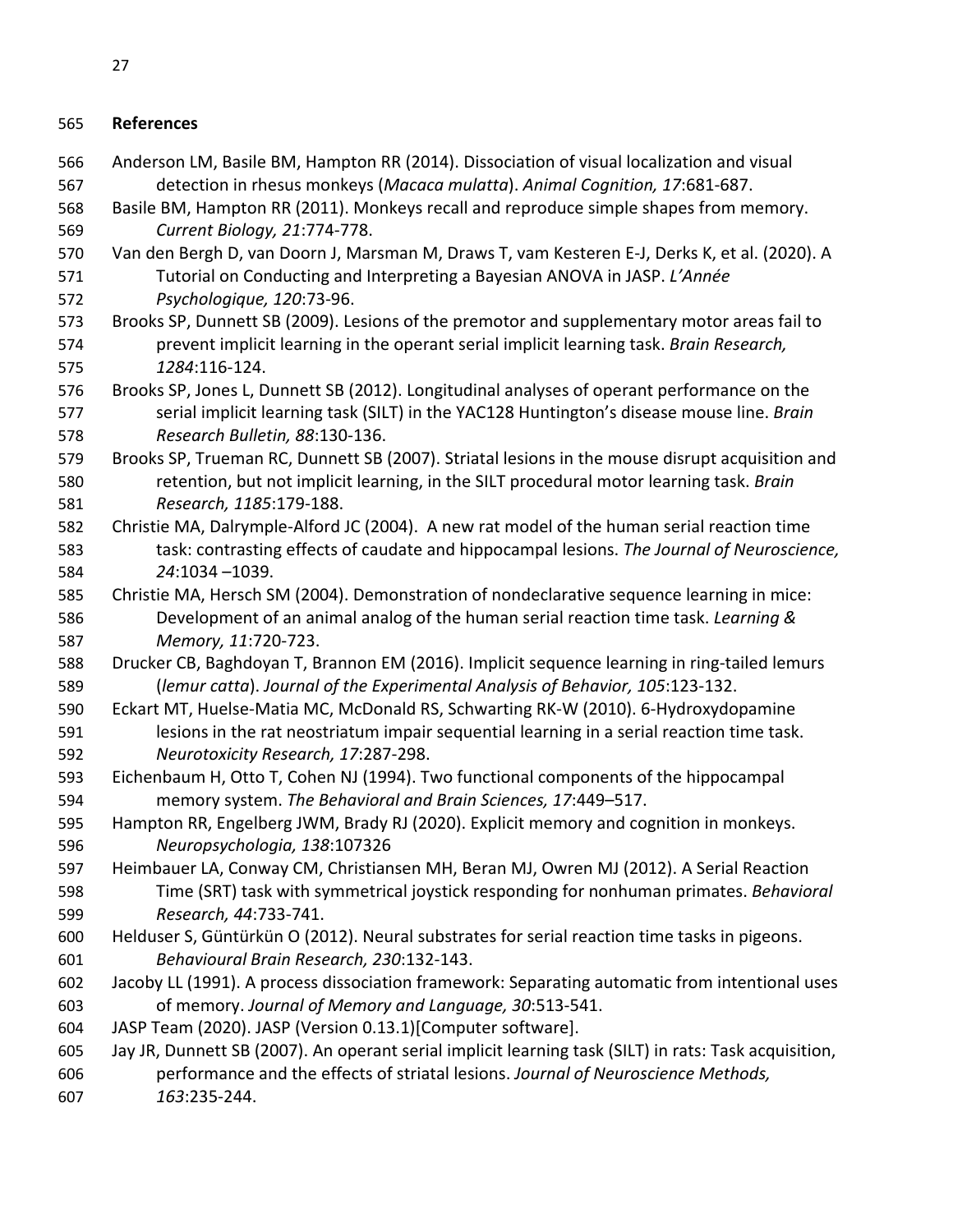- 608 Jeffreys H (1961). *The Theory of Probability*, 3<sup>rd</sup> Ed. (Oxford).
- Kruschke J (2014). *Doing Bayesian data analysis: a tutorial with R, JAGS, and Stan* (Academic Press).
- Locurto C, Gagne M, Nutile L (2010). Characteristics of implicit chaining in cotton-top tamarins (*Saguinus oedipus*). *Animal Cognition 13*:617-629.
- Locurto C, Dillon L, Collins M, Conway M, Cunningham K (2013). Implicit chaining in cotton-top tamarins (*Saguinus oedipus*) with elements equated for probability of reinforcement. *Animal Cognition, 16*:611-625.
- Nissen MJ, Bullemer P (1987). Attentional requirements of learning: evidence from performance measures. *Cognitive Psychology, 19*:1-32.
- Procyk E, Dominey PF, Amiez C, Joseph J-P (2000). The effects of sequence structure and reward schedule on serial reaction time learning in the monkey. *Cognitive Brain Research, 9*:239- 248.
- Reber PJ (2013). The neural basis of implicit learning and memory: A review of
- neuropsychological and neuroimaging research. *Neuropsychologia, 51*:2026-2042.
- Robertson EM (2007). The Serial Reaction Time Task: Implicit motor skill learning? *The Journal of Neuroscience, 27*:10073-10075.
- Roediger HL, Zaromb FM, Goode MK (2008). A typology of memory terms. In R Menzel (Ed.), *Learning Theory and Behavior* (Oxford: Elsevier), pp. 11-24.
- Seger CA (1994). Implicit learning. *Psychological Bulletin, 115*:163–196.
- Squire LR (2007). Memory systems: a biological concept. In HR Roediger, Y Dudai, SM Fitzpatrick (Eds.), *Science of Memory: Concepts* (Oxford: Oxford University Press), pp. 339-344.
- Trueman RC, Brooks SP, Dunnett SB (2005). Implicit learning in a serial choice visual discrimination task in the operant 9-hole box by intact and striatal lesioned mice.
- *Behavioural Brain Research, 159*:313–322.
- Trueman RC, Brooks SP, Jones L, Dunnett SB (2007). The operant serial implicit learning task 634 reveals early onset motor learning deficits in the Hdh<sup>Q92</sup> knock-in mouse model of Huntington's disease. *European Journal of Neuroscience, 25*:551-558.
- Trueman RC, Brooks SP, Jones L, Dunnett SB (2008). Time course of choice reaction time deficits in the Hdh (Q92) knock-in mouse model of Huntington's disease in the operant serial
- implicit learning task (SILT). *Behavioural Brain Research, 189*:317–324.
- Tu H-W, Hampton RR, Murray EA (2011). Perirhinal cortex removal dissociates two memory systems in matching-to-sample performance in Rhesus monkeys. *The Journal of Neuroscience, 31*:16336-16343.
- Turner RS, McCairn K, Simmons D, Bar-Gad I (2005). Sequential motor behavior and the basal ganglia: Evidence from a serial reaction time task in monkeys. In J. Paul Bolam, Cali A.
- Ingham & Peter J. McGill (Eds.), *The Basal Ganglia VIII* (Springer), pp. 563-574.
- Wagenmakers E-J, Marsman M, Jamil T, Ly A, Verhagen J, Love J, et al. (2018). Bayesian inference for psychology. Part I: Theoretical advantages and practical ramifications.
- *Psychonomic Bulletin and Review, 25*:35-57.
- Westfall PH (1997). Multiple testing of general contrasts using logical constraints and correlations. *Journal of the American Statistical Association, 92*:299-306.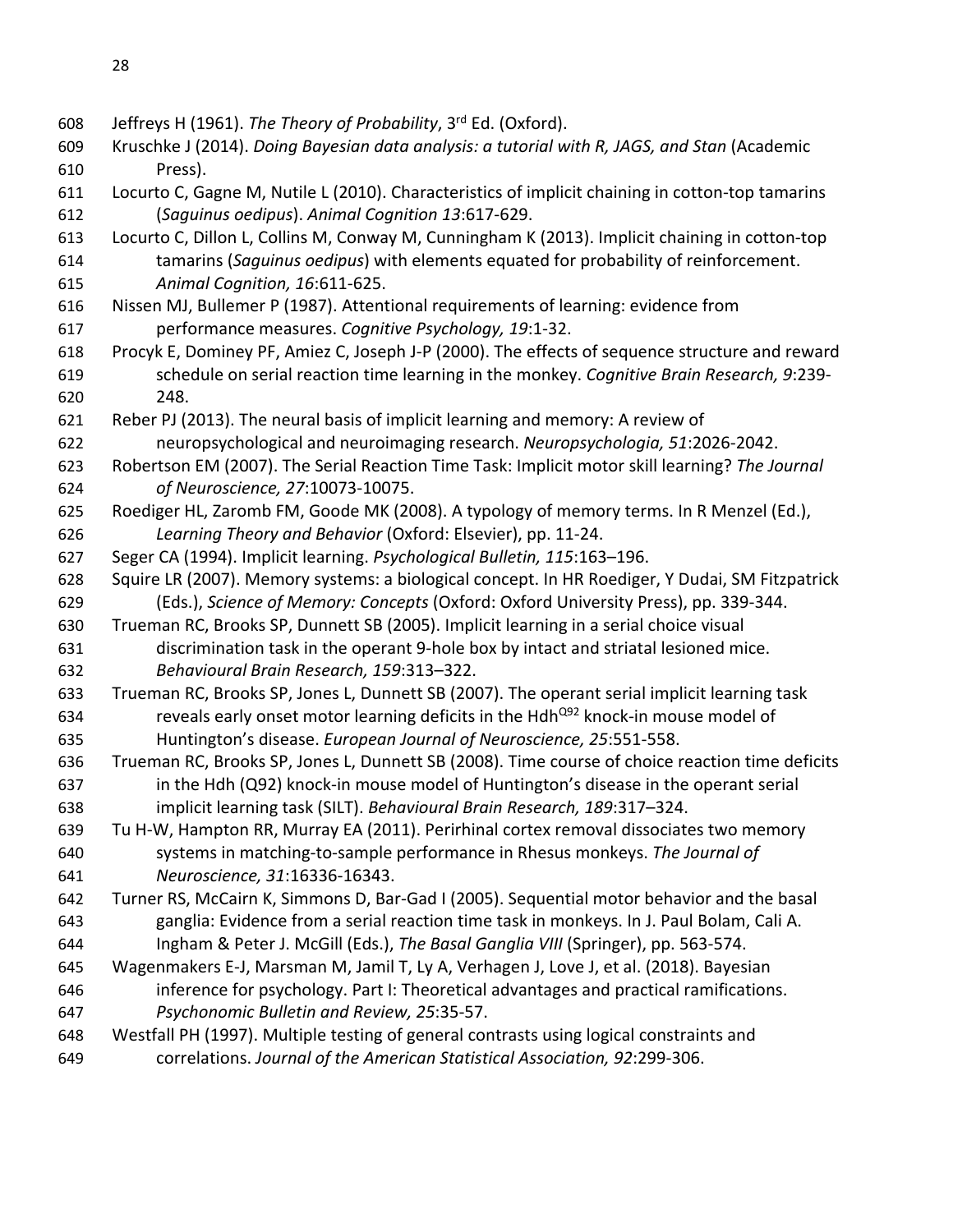- Young DB, Pearce JM (1984). The influence of generalization decrement on the outcome of a feature-positive discrimination. *The Quarterly Journal of Experimental Psychology B,*
- *36*:331-352.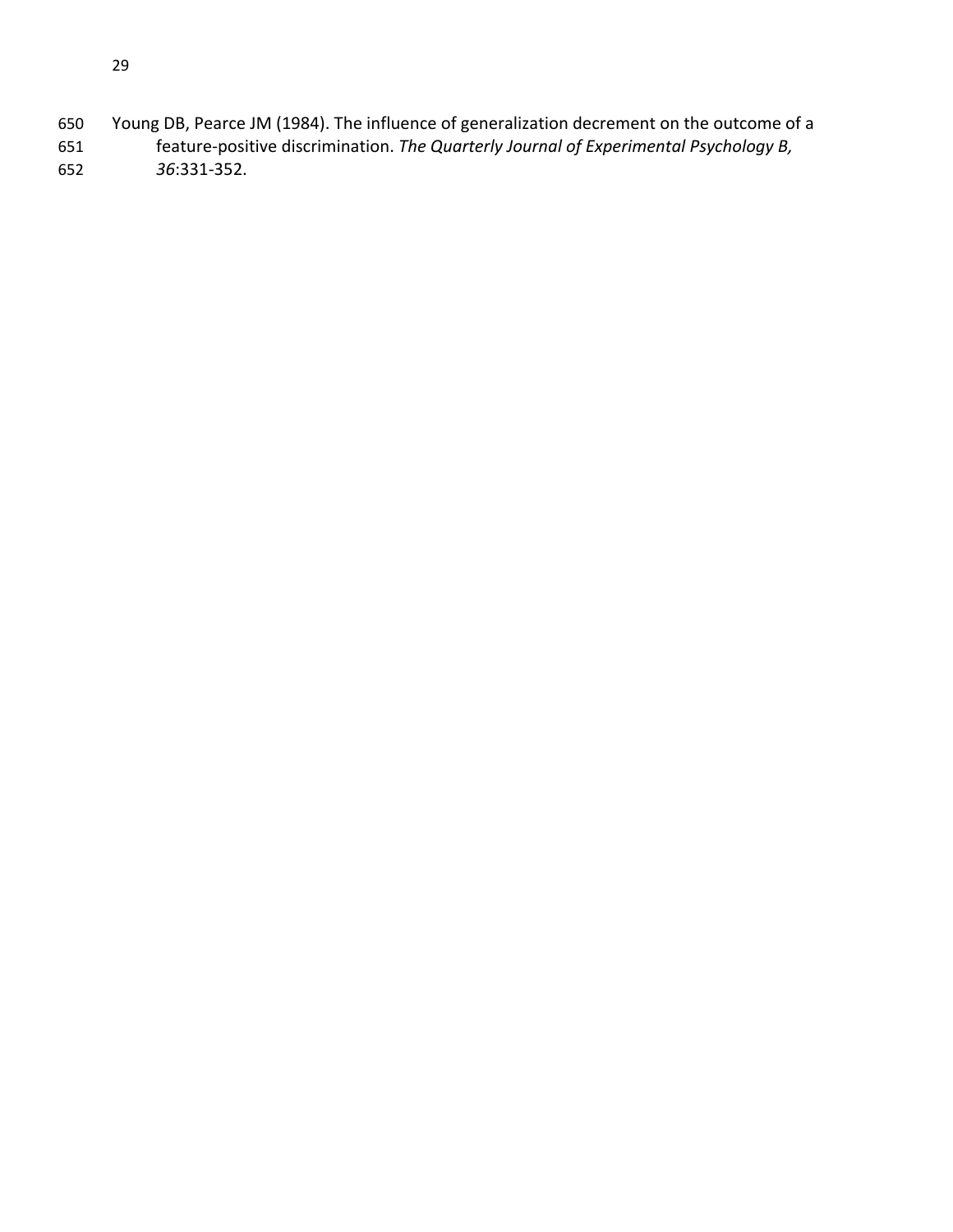| 653 | <b>Statements and declarations</b>                                                            |
|-----|-----------------------------------------------------------------------------------------------|
| 654 | Competing interests: the authors declare that they have no competing interests.               |
| 655 |                                                                                               |
| 656 | <b>Acknowledgements</b>                                                                       |
| 657 | The authors wish to thank Kelly Putzu for animal care and members of the Collective Cognition |
| 658 | Lab for assistance in running the experiments. This research was supported by a Natural       |
| 659 | Sciences and Engineering Research Council of Canada (NSERC) grant (RGPIN-2016-06138)          |
| 660 | to NM.                                                                                        |
| 661 |                                                                                               |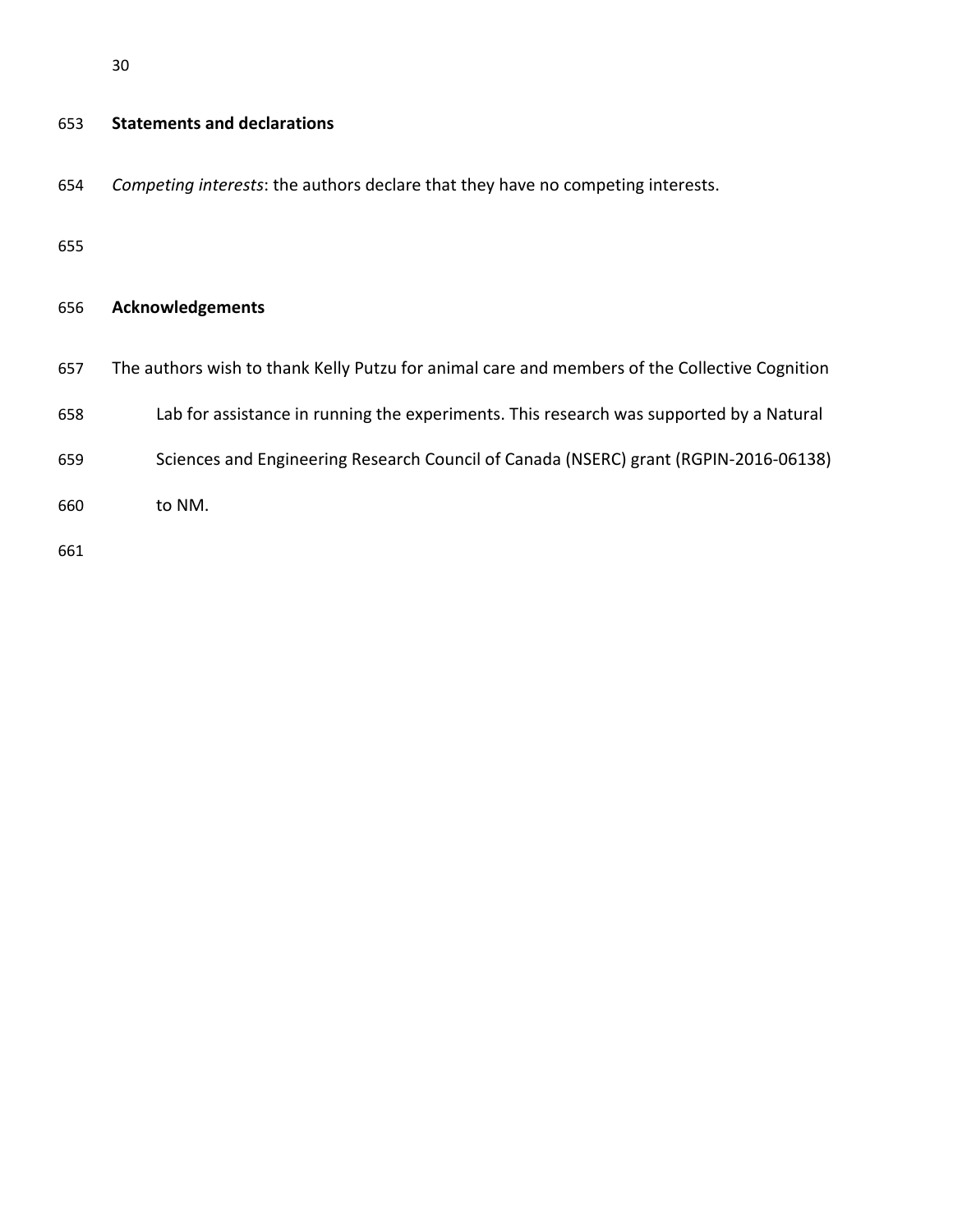### **Supplementary Information**

 **Figure S1:** performance on the first stimulus (S1). **A**: proportion of correct responses as a function of the S1 aperture (A-E). **B**: reaction time, in seconds, to the S1 aperture on correct 665 trials. In both panels, lines show different experimental groups; error bars show ± SEM.





 **Figure S2**: performance on the second stimulus (S2). **A**: proportion of correct responses to S2, as a function of the S2 aperture (A-E), on unpredictable trials only. **B**: proportion of correct responses to S2, as a function of the distance (in apertures) between S1 and S2. **C**: reaction time, in seconds, to the S2 aperture as a function of the distance between S1 and S2, for correct unpredictable trials only. In all panels, lines show different experimental groups; error bars show ± SEM.